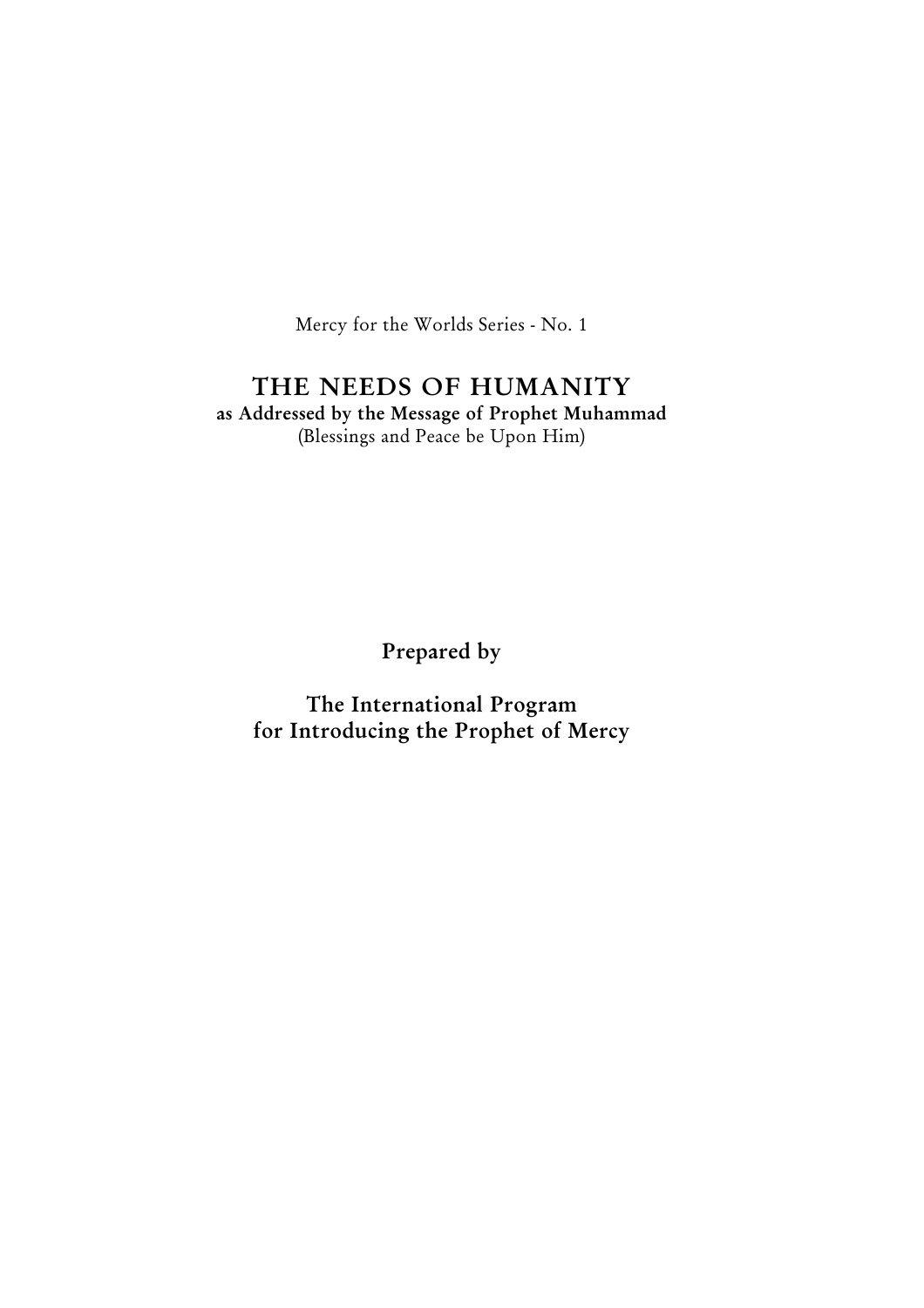In the name of Allah, Most Gracious, Most Merciful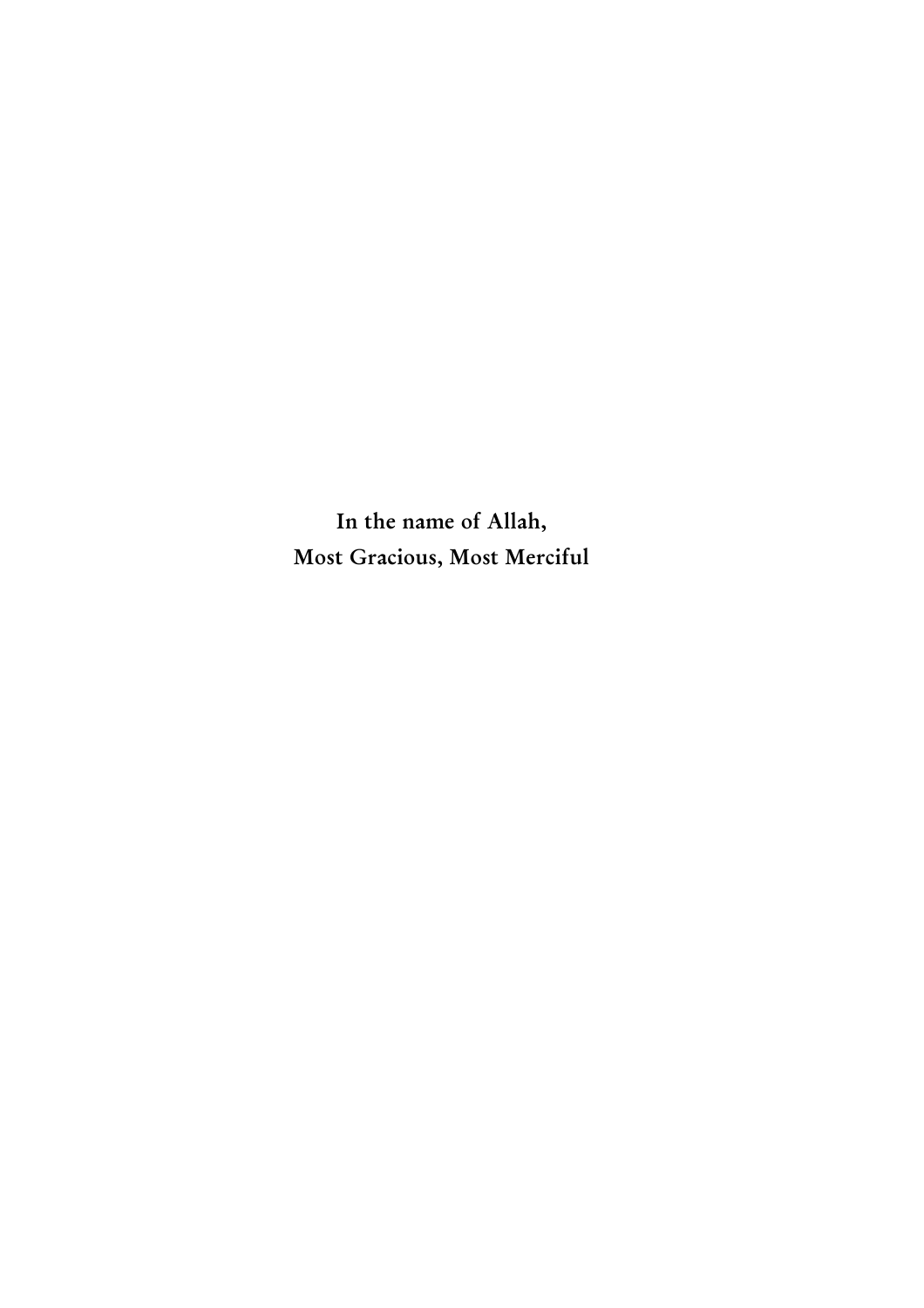All praise is due to Allah, Lord of the worlds, and blessings and peace be upon Muhammad  $\frac{1}{20}$ , seal of the prophets and messengers.

 Some Westerners are presently asking what new aspects Prophet Muhammad  $*$  offered to the world. Undoubtedly, all those who conveyed great messages were great in themselves, great in their lives. And although they appeared during specific periods of history, they left their mark, not only on their own societies, but on the history of the entire world.

Among them was our Prophet, Muhammad .The outstanding feature of his greatness lies in the fact that he was the bearer of a divine monotheistic message. It was a comprehensive message aimed basically at the amendment of human life, shifting it from barbarism and paganism to a monotheistic civilization based on certainty of faith.

 Will Durant, the American research scholar and author of "The Story of Civilization"*,* wrote:

*"When we judge greatness by what effect a great person left on people, we could say that Muhammad was one of the greatest figures in history. For he took it upon himself to elevate the spiritual and moral level of a people cast into the shadows of savagery by the heat and aridity of the desert. He succeeded in the realization of that goal on a scale never* 

3  $\bar{\phantom{a}}$ 

<sup>&</sup>lt;sup>1</sup> Blessings and peace be upon him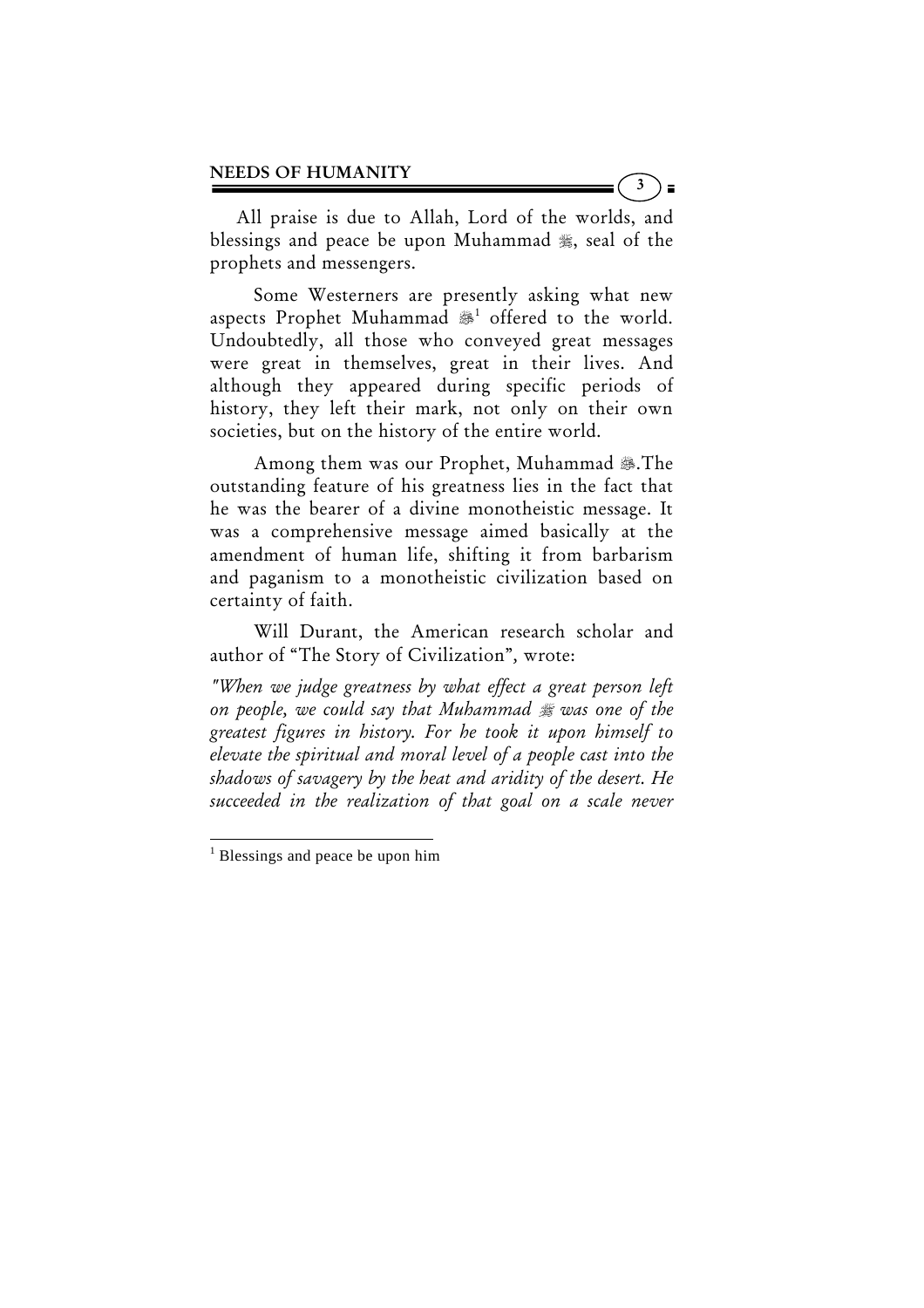*achieved by any other reformer in history. Very seldom do we find someone who actually achieved that of which he dreamt. It was not merely because he was an extremely religious person, but because there was no influence other than that of religion which motivated the Arabs of that time to follow the path he pursued. When he began his mission, the land of Arabia was an arid desert inhabited by a few disunited polytheistic tribes. But by the time of his death it had become a unified, cohesive nation. He had tamed the anarchy of fanaticism and superstition and established a religion over Judaism, Christianity and the ancient beliefs of his land that was uncomplicated, lucid and powerful, a bastion of morality, honesty, valor and national honor. Within a single generation he was able to triumph in a hundred battles, to found a great nation within one century, and remain until this day a formidable power throughout half of the world."*<sup>2</sup>

**4**

 We, of the Program for Introducing the Prophet of Mercy  $\frac{4}{36}$ , consider it among our obligations to answer the questions pertaining to what Prophet Muhammad offered to the world and to humanity with reference to the topics that follow.

<sup>&</sup>lt;sup>2</sup> Will Durant, The Story of Civilization, 13/47.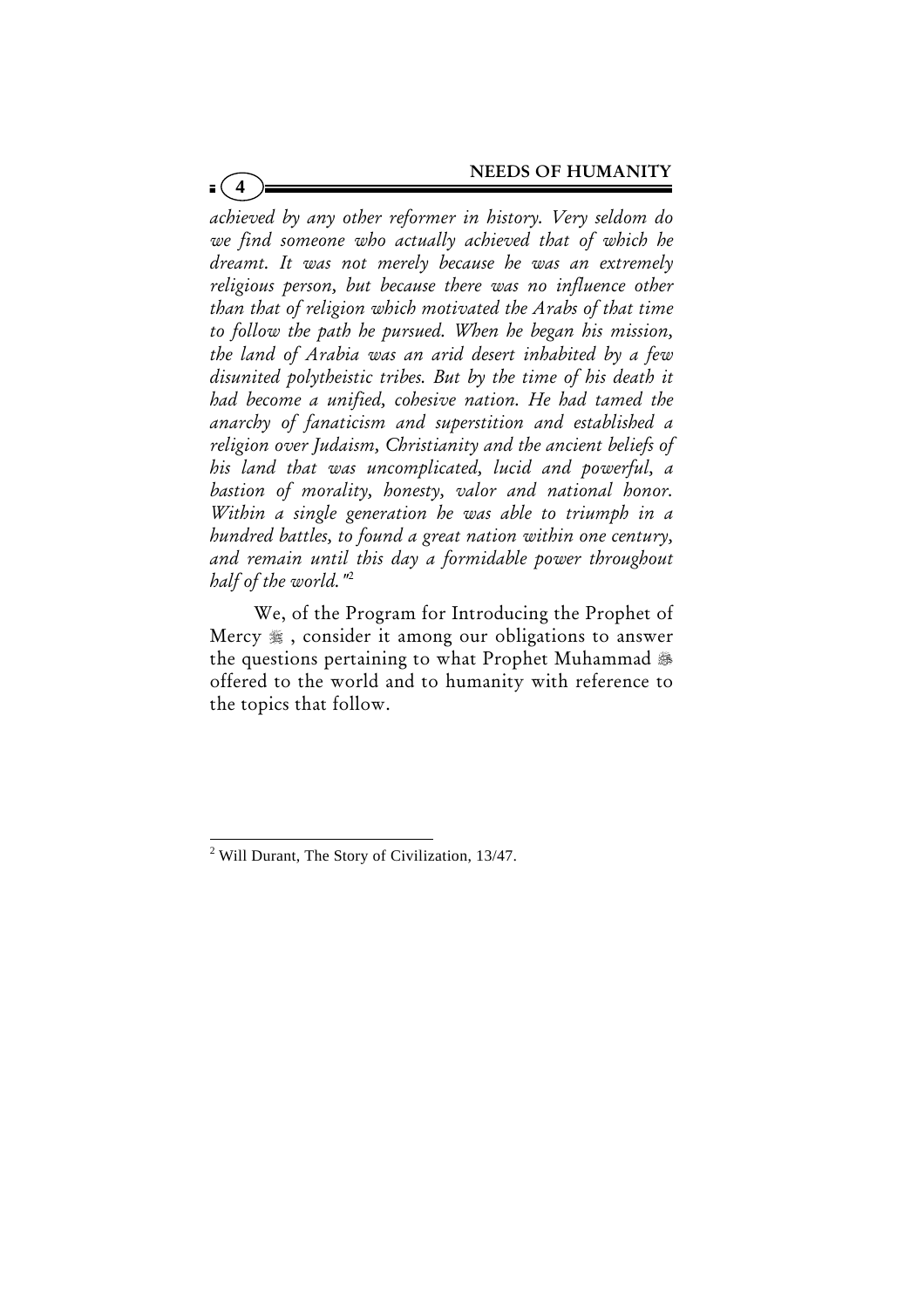# The Worship of God Alone

Muhammad  $*$  through revelation from God (whose proper name in the Arabic language is "Allah")<sup>3</sup>, transferred humanity from obedience and submission to other human beings to the worship and submission to Allah, the Exalted<sup>4</sup>, alone, associating nothing with Him. Consequently, humanity became free from servitude to anyone other than Allah and that is the greatest honor bestowed on humanity.

 The prevailing condition before Prophet Muhammad's mission was a class system based on tribal loyalties, financial supremacy and slavery. The wealthy and influential leaders were masters to be obeyed and served, while the poor and colored (mostly blacks) were servants and submissive followers. Slaves were no more than material possessions which a person could own, buy, sell or give away without the least consideration of human feelings when separating a parent and child or a husband and wife through such dealings.

 The masters of society would impose customs and conditions bordering on legislation, compelling the people to submit to them. They had set themselves up as

<sup>&</sup>lt;sup>3</sup> The meaning of *Allah* is "the one and only God" who alone is worthy of worship. Muslims use this name throughout the world regardless of their spoken language.

<sup>&</sup>lt;sup>4</sup> Henceforth, the Arabic symbol will be used instead of the Exalted.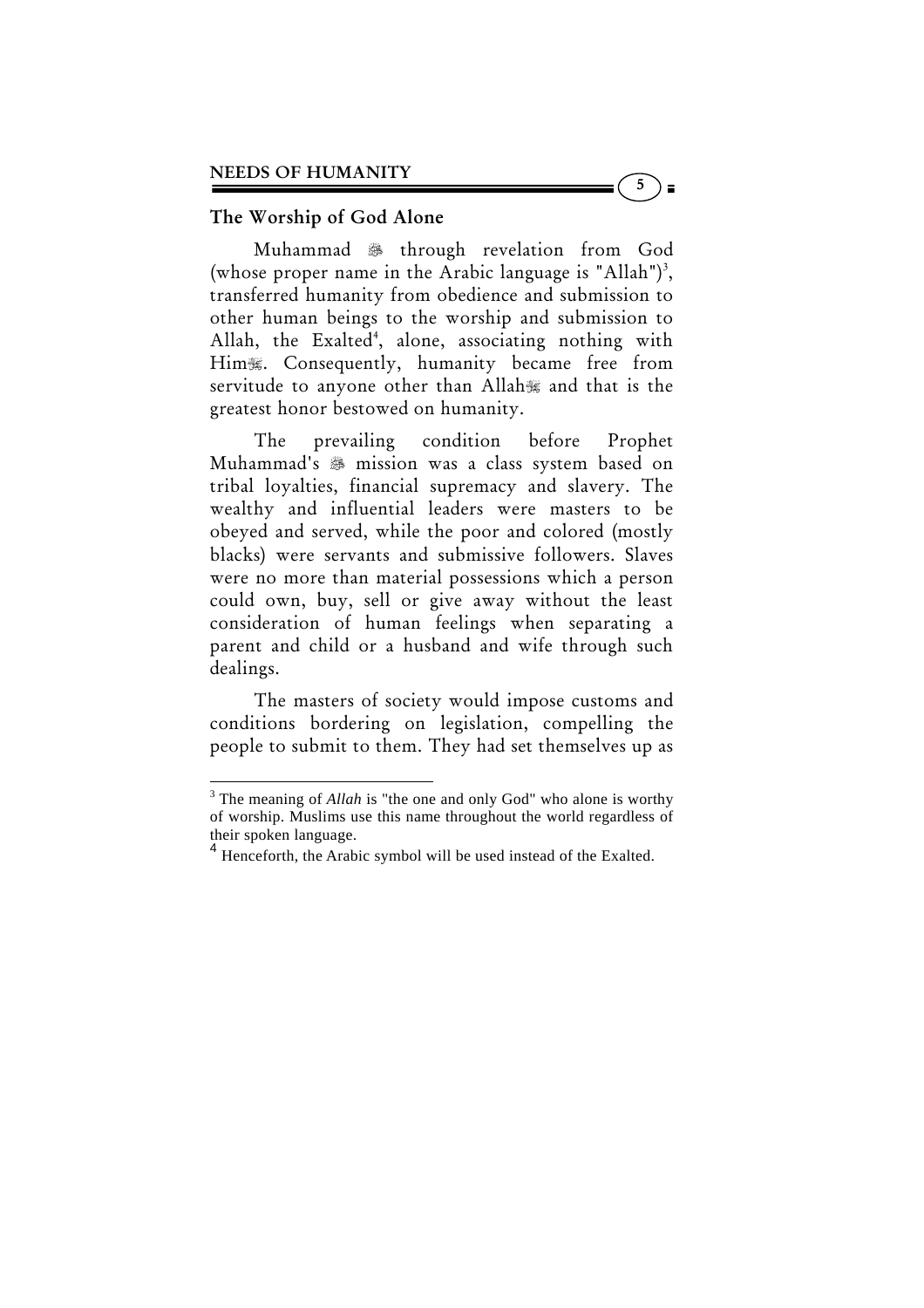rivals in authority to the one true God, while He alone is worthy of worship and obedience. All people, whether white, black, rich, poor, highborn or slave should be subject only to the authority of Allah and His judgement. It is for this purpose that He sent His Prophet, Muhammad , with the message of Islam as represented in the testimony:

 "*There is no [true] god except Allah, and Muhammad is the Messenger of Allah."* 

 Paganism was practiced in the form of idol worship, the worship of statues, trees and stones. In contrast, Prophet Muhammad 3 invited people to acknowledge the unity of God in His lordship, His divinity and His right to unconditional worship and obedience alone. For He, said in the *Qur'an*:

*"O mankind, worship your Lord, who created you and those before you, that you may become righteous."* (2:21)

And He said:

*"O people, an example is presented, so listen to it. Indeed, those you invoke besides Allah will never create as much as a fly, even if they gathered together for it. And if the fly should steal from them a [tiny] thing, they could not recover it from him. Weak are the pursuer and pursued."*<sup>5</sup> (22:73)

 $5$  A comparison is made to the worshipper of a false deity and that which he worships.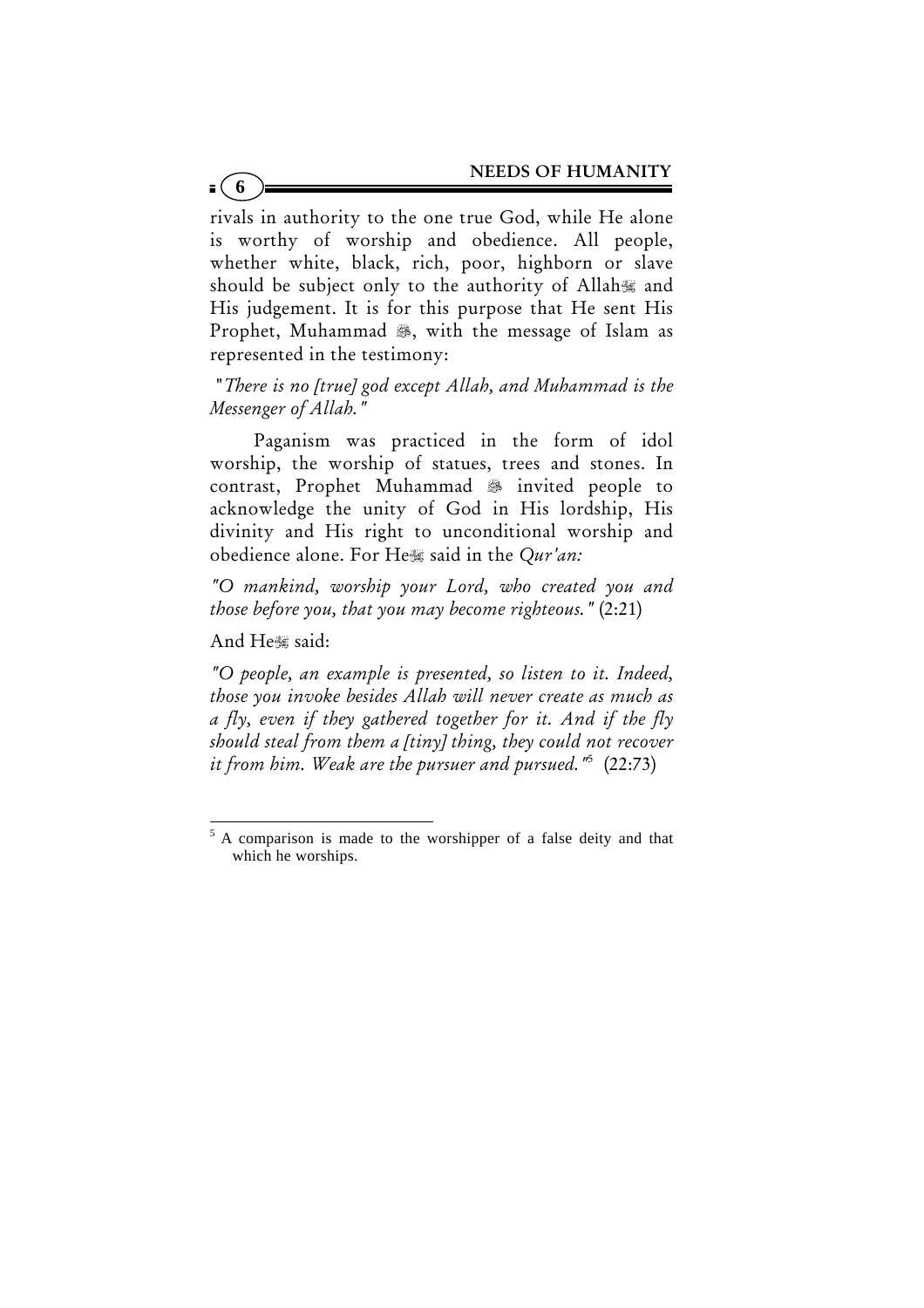One of the Prophet's  $*$  companions described the transformation, which Islam brought to the life of the Arabs from dishonor and slavery to honor and dignity; how they left the darkness of servitude to people, for the worship of Allah alone. This enabled them to perceive the true scope and capacity of this world. As Rab`i ibn `Amir  $\frac{1}{2}$ <sup>6</sup>said when addressing a Persian general,

"Allah has sent us to liberate whoever wishes, from the worship of His servants to the worship of Allah, from the restriction of this world to its vastness and from the tyranny of other religions to the justice of Islam."7

 The Frenchman, Etienne Denier (who took the name "Nasiruddin"), speaks in his book entitled "Muhammad , the Messenger of Allah," about the balance, universality and possible future role of the divine message. He says:

"A very important thing is the absence of an intermediary between a person and his Lord. This is what practical minded people find in Islam, due to its freedom from mystery and saint worship. It has no need for temples and shrines because all of the earth is a suitable place for the worship of God. Moreover, some of those who believe in God while expressing higher

 $\overline{a}$ 

7  $\blacksquare$ 

<sup>&</sup>lt;sup>6</sup> May Allah be pleased with him; ( $\gg$ ) this Arabic symbol will be used henceforth.

<sup>7</sup> Ibn Katheer, Al-Bidayah wan-Nihayah, 39/7.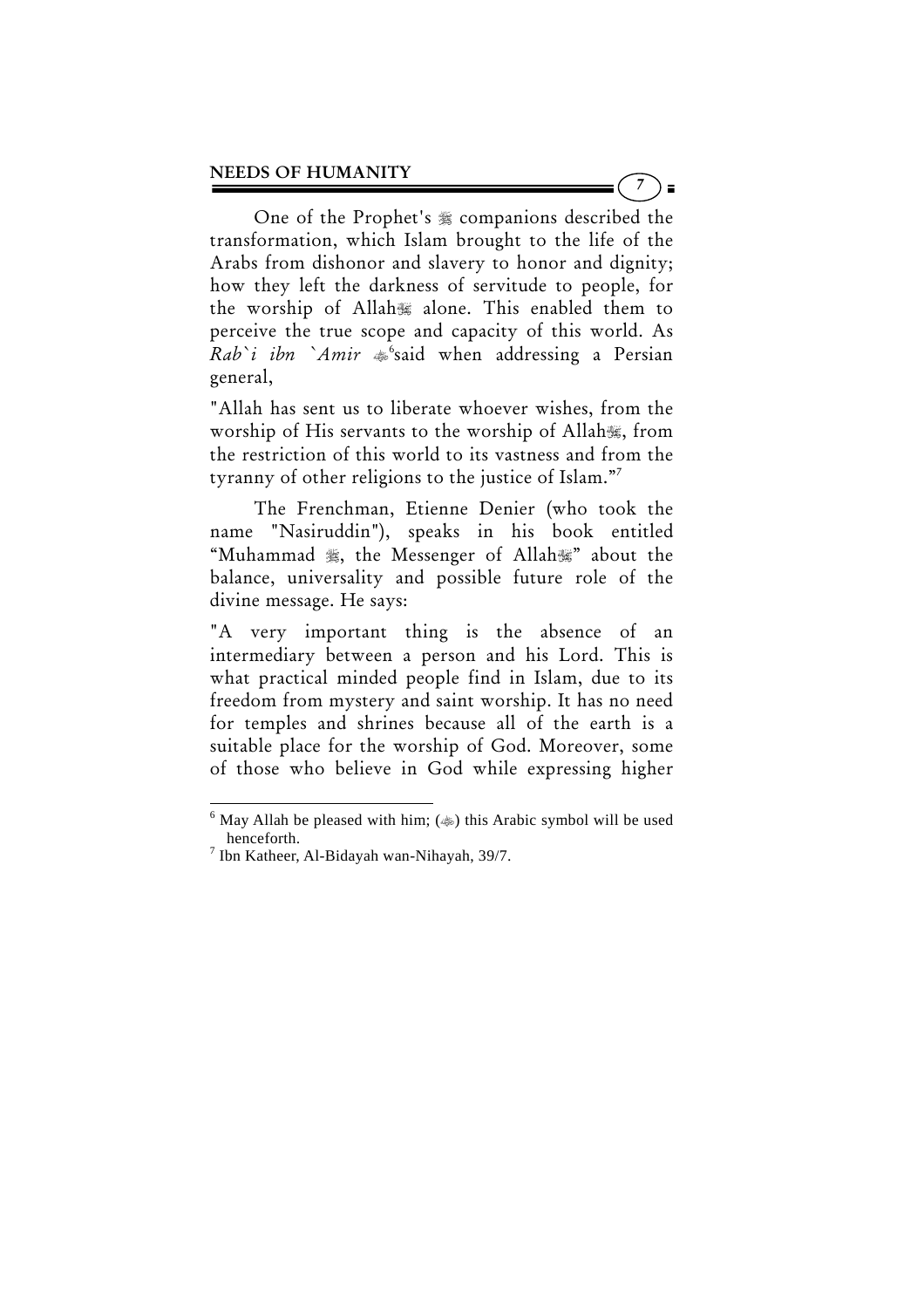aspirations can find in Islam a pure perspective regarding belief in God. They will find therein the most extraordinary and sublime acts of worship and unimaginable expressions of supplication."8

## Liberation of the Mind from Superstition

 Through revelation from God, Muhammad liberated the human mind from superstition, deception and submission to false objects of worship as well as those concepts contrary to reason, such as the claim that God had a human son whom He sacrificed to atone for the sins of humanity.

Before the coming of Prophet Muhammad . the Arab mind was dominated by many beliefs and legends incompatible with sound reason and with intellect that cannot accept what is contrary to reason. One prominent belief of the pre-Islamic period of ignorance was that stone or wood carved by people with their own hands could benefit or harm them. So, they worshiped these along with Allah or instead of Him. They feared their vengeance and intimidated their subordinates, who in turn closed their minds, unable to distinguish error from reality in such matters.

Then Allah sent Prophet Muhammad & with the religion of Islam, which honored man through his intelligence and made him worthy of responsibility for

**8**

<sup>8</sup> Muhammad, the Messenger of Allah, p.362-363.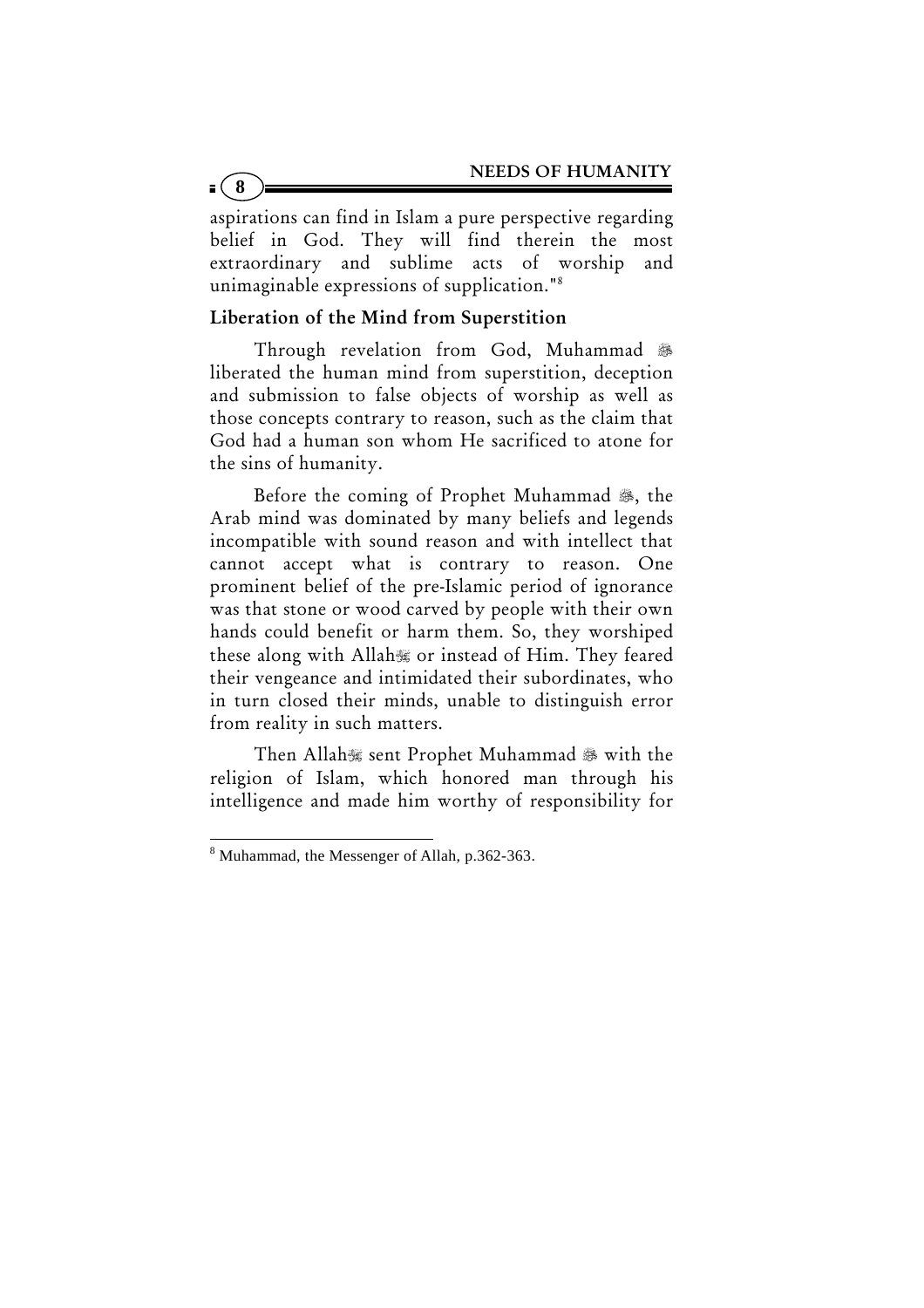religious obligations and prohibitions, while exempting the mentally deficient and the child who has not yet matured. Islam promotes and rewards one for using his mind to discover facts about the universe in the fields of science. And it prohibits everything which affects the clarity of the mind, such as various kinds of intoxicants and drugs.

9

 $\blacksquare$ 

 Islam began by purifying religious doctrine from superstition and deception. Its creed addresses the mind, to convince it of the truth conveyed in the *Qur'an* and to refute the false beliefs of ignorant people, such as belief in the plurality of divinities. One example is in Allah's statement:

*"Allah has not taken any son, nor has there ever been with Him any deity. [If there had been], then each deity would have taken what it created, and some of them would have sought to overcome others. Exalted is Allah above what they describe."* (23:91)

 This clear argument in such concise words shows that the true God is a dynamic Creator who can benefit His servant and keep him from harm. So, if there had been more than one god, the other one would also have created and acted, so there would have been rivalry between them. One of them would then have overcome and seized the creation of the other, as do the kings of this world in their kingdoms. And when one is unable to subdue the others there can be one of three results: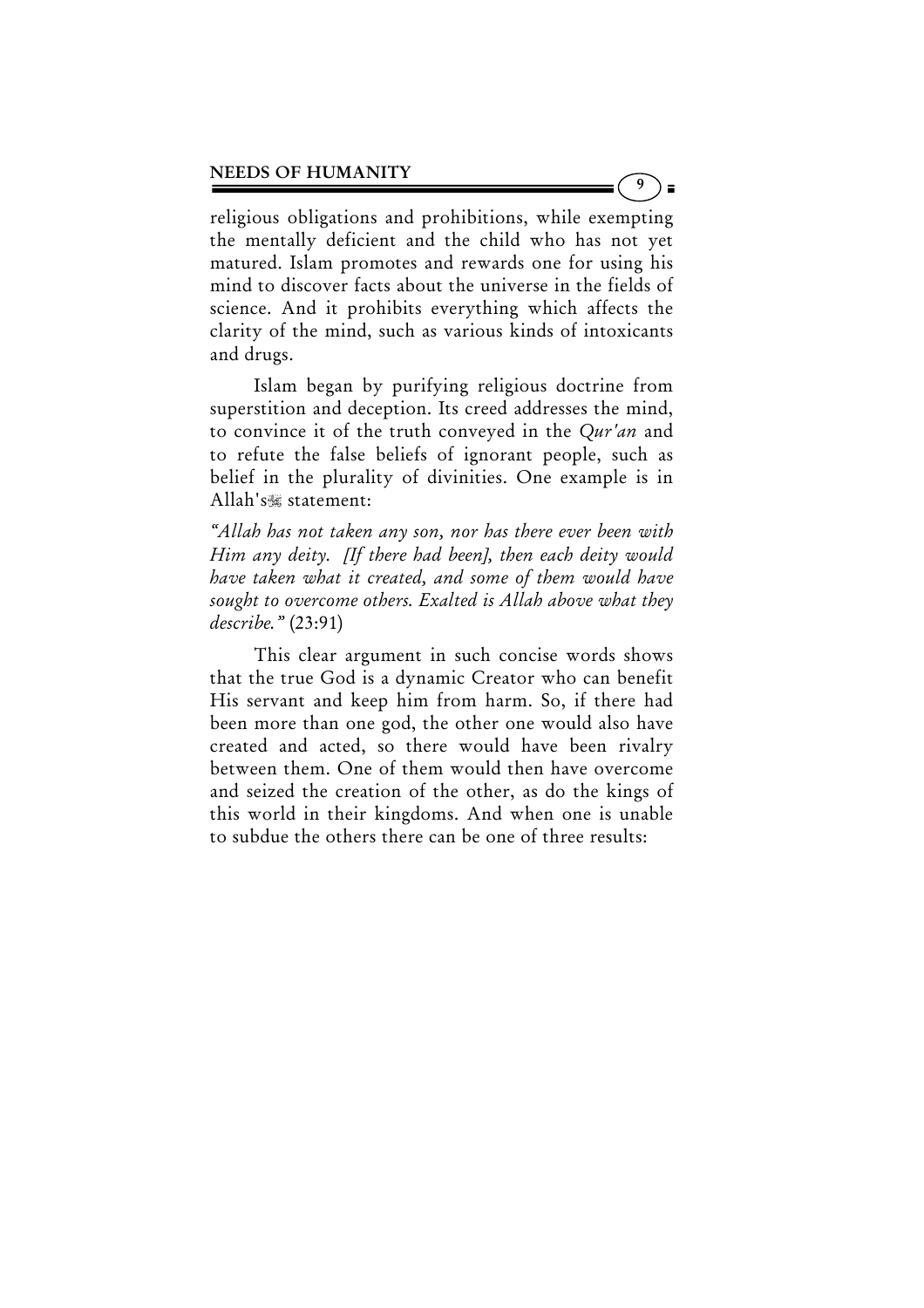- Each one would hold on to his own creations and sovereignty
- Some of them would eventually overcome others
- All of them would be subservient to one sovereign or one God, who would have complete control over them.

 The arrangement of the heavenly and earthly worlds, their interrelation and their operation according to a precise system that neither changes nor becomes corrupted is the strongest evidence that there is a single manager, besides whom there is no other deity. As it is impossible to have two equal creators for the world, it is impossible to have two objects of worship. This is but a portion of the evidence attesting to the soundness of what the Prophet of God, Muhammad , conveyed regarding the oneness of divinity.

 One Lord, who alone is worthy of worship, is what is most acceptable to intelligent minds. This stands out against claims that God is part of a trinity or that idols can share His divinity and His right to be worshipped alone. So, what can be greater than this crystal clear concept of monotheism, which was unknown at the time the Prophet of Mercy  $\frac{1}{20}$  was sent to humanity? And what belief about God is more compatible with the sound intellect than this one?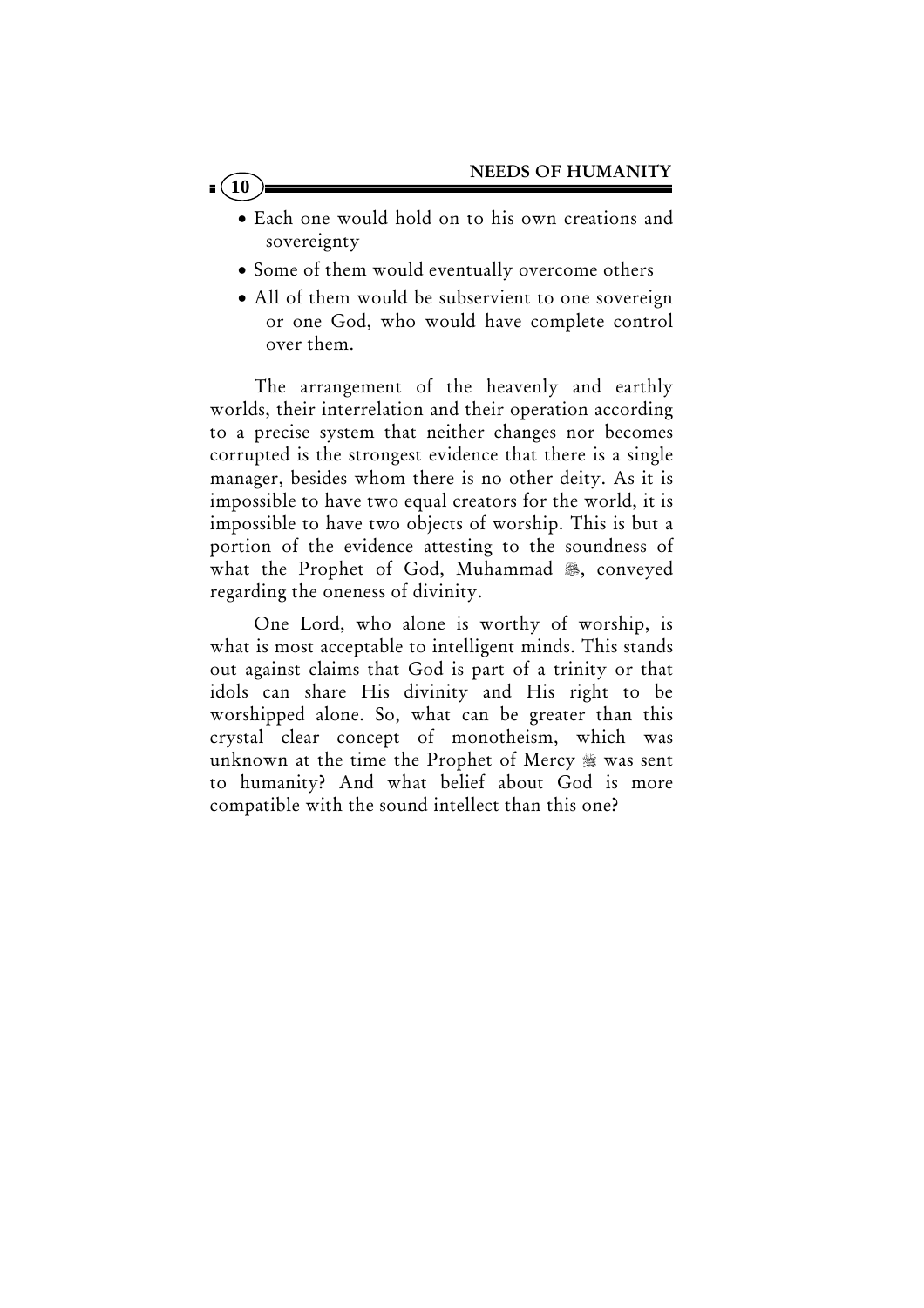## Tolerance and Coexistence Among People

Muhammad & laid the foundations for tolerance among people. In the *Qur'an*, Allah revealed to His Prophet. that there must be no compulsion in the acceptance of religion. Muhammad 3 also clarified rights of the non-Muslims who do not wage war against Muslims, and guaranteed protection of their lives, children, property and honor. Even today, there are Jewish and Christian citizens living in peace and security in many Muslim countries; quite different from the Spanish Inquisitions in which Muslims and others were exterminated in an ethnic cleansing that violated all the humanitarian principles asserted by western culture.

 Among the greatest principles of religion brought by Muhammad . the Prophet of Mercy, was that acceptance of Islam, whether by individuals or groups, is left to personal conviction, and that invitation to it is based upon wisdom and good advice, not on compulsion by the sword or any other means. This is mentioned in many places in the *Qur'an* and in the prophetic teachings (*Sunnah*). For example, Allah said in the *Qur'an*:

*"There shall be no compulsion in [acceptance of] the religion. The right course has become clear from the wrong. So whoever disbelieves in false objects of worship and believes in Allah has grasped the most trustworthy* 

 $\left(11\right)$  =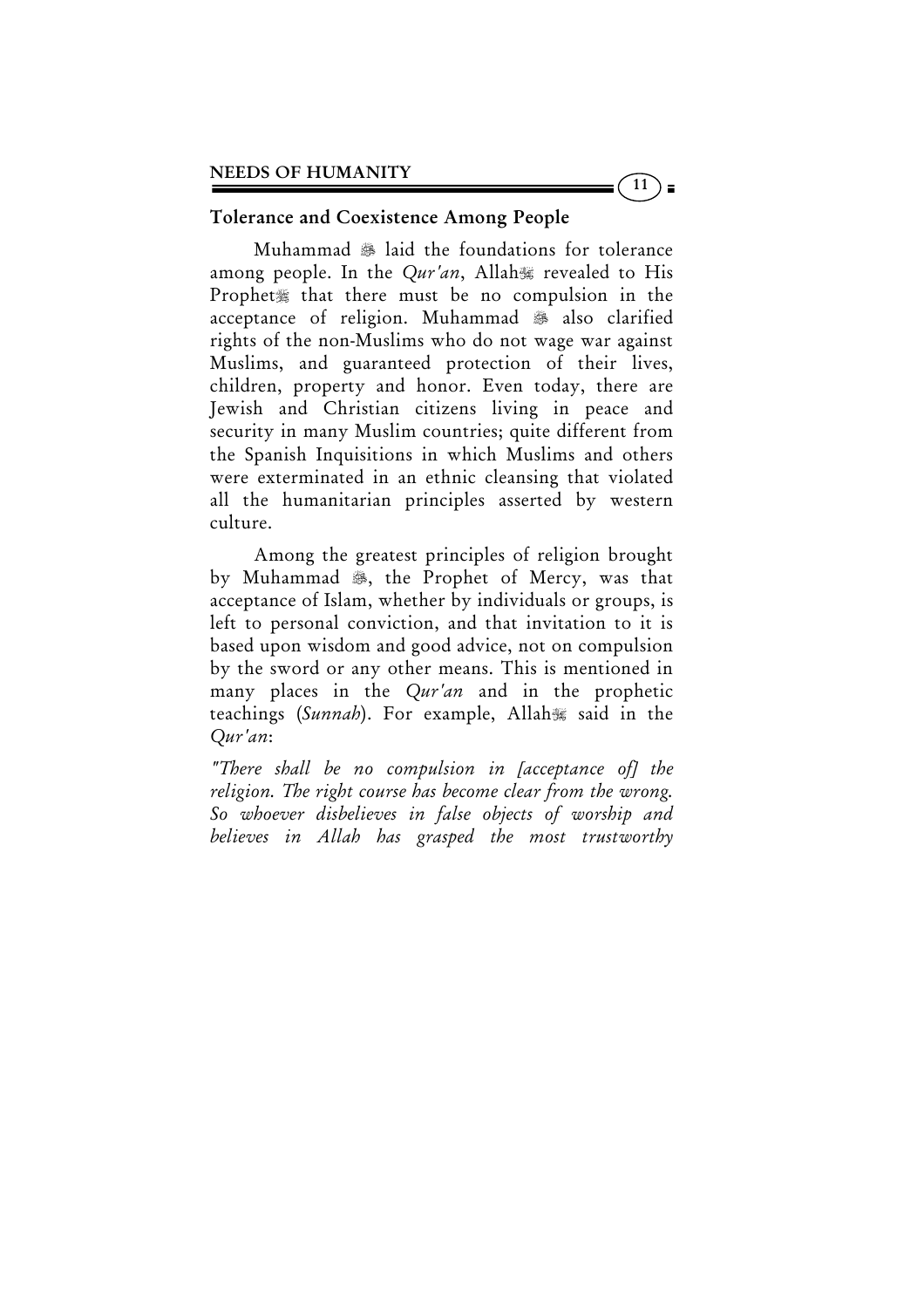*handhold with no break in it. And Allah is Hearing and Knowing."* (2:256)

And He,said:

*"And say, 'The truth is from your Lord, so whoever wills – let him believe; and whoever wills – let him disbelieve.'"*  $(18:29)$ 

 Additionally, the religion conveyed by Muhammad was concerned about non-Muslims. It prohibited killing them outside of battle and actually allowed for righteousness and kindness toward them. For the *Qur'an* states:

*"Allah does not forbid you from those who do not fight you because of religion and do not expel you from your homes – from being righteous toward them and acting justly toward them. Indeed, Allah loves those who act justly."* (60:8)

 And among the greatest principles established by Islam is respect for the rights of non-Muslims, whether they are under the protection of an Islamic state or outside of it, as long as they do not declare war against Islam or Muslims. Each of them has rights that must be upheld by all Muslims just as they protect themselves, their properties, their women and their children. No Muslim is permitted to transgress against them in any way. The Messenger of Allah  $\mathscr B$  said,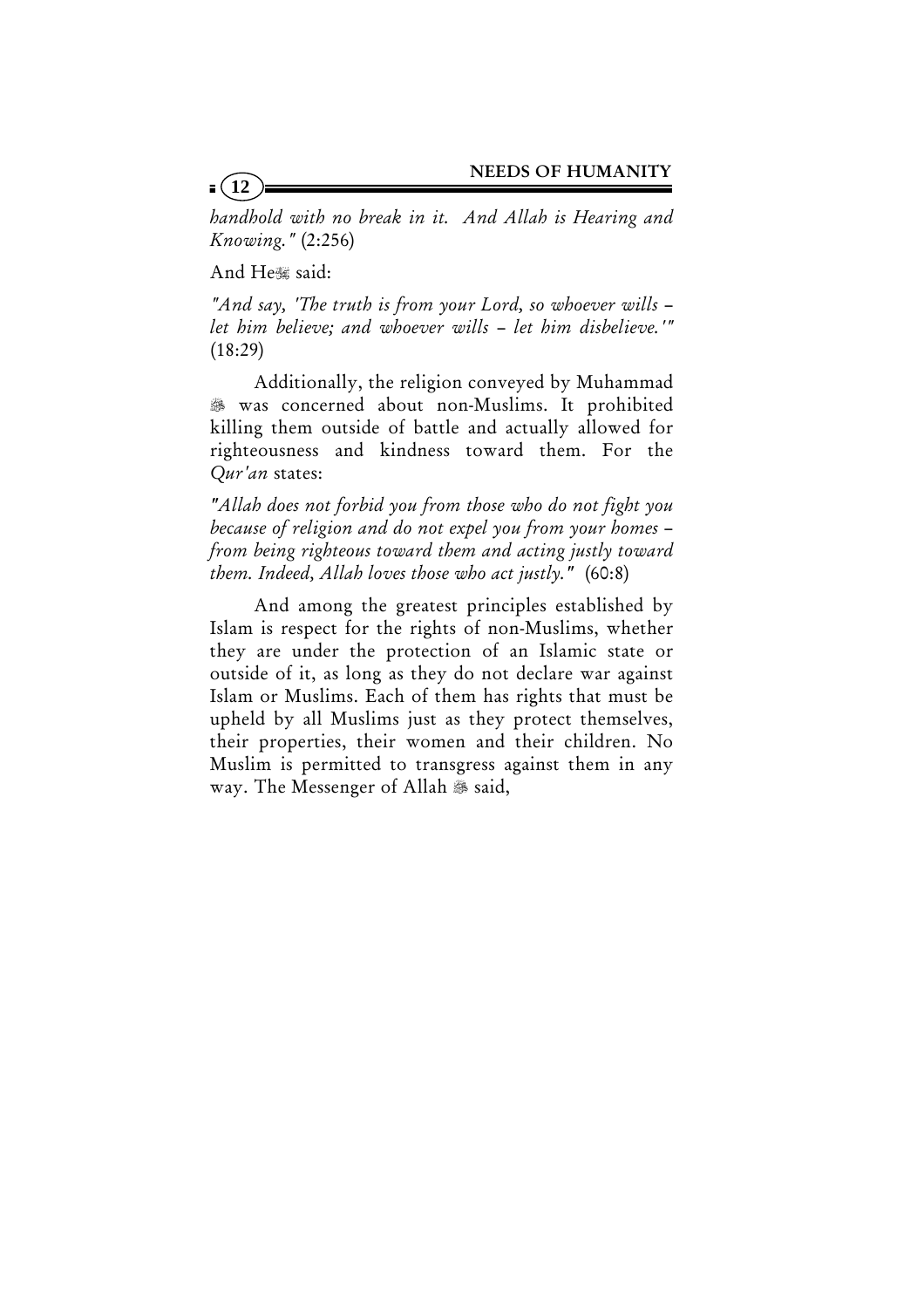*"He who kills one protected under a treaty will not smell the fragrance of Paradise. And indeed, its fragrance is found from the distance of forty years [of travel]."*<sup>9</sup>

And he \$\$ said,

*"Surely, a person who wrongs one protected under a treaty or belittles him, overworks him or takes something from him against his will, I will be his opponent on the Day of Resurrection."10*

 In fact, Muslims and non-Muslims are equal before the judge in a court of law. *Al-Ash`ath* reported:

"*There was a dispute between me and a Jewish man over a piece of land, so I took him to the Prophet , blessings and peace be upon him, who said, 'Do you have any evidence?' I said, 'No.'* He said to *the Jew, 'Swear an oath.' I said, 'O Messenger of Allah , when he swears to it he will take my property*.'

Thereupon, Allah revealed the verse:

*"Indeed, those who exchange the covenant of Allah and their oaths for a small price will have no share in the Hereafter, and Allah will not speak to them or look at them on the Day of Resurrection, nor will He purify them; and they will have a painful punishment."*  $(3:77)^{11}$ 

 $\overline{a}$ 

 $9$  Narrated by  $al-Bukhari$ .

<sup>&</sup>lt;sup>10</sup> Narrated by *Abu Dawud*.<br><sup>11</sup> Narrated by *Abu Dawud*.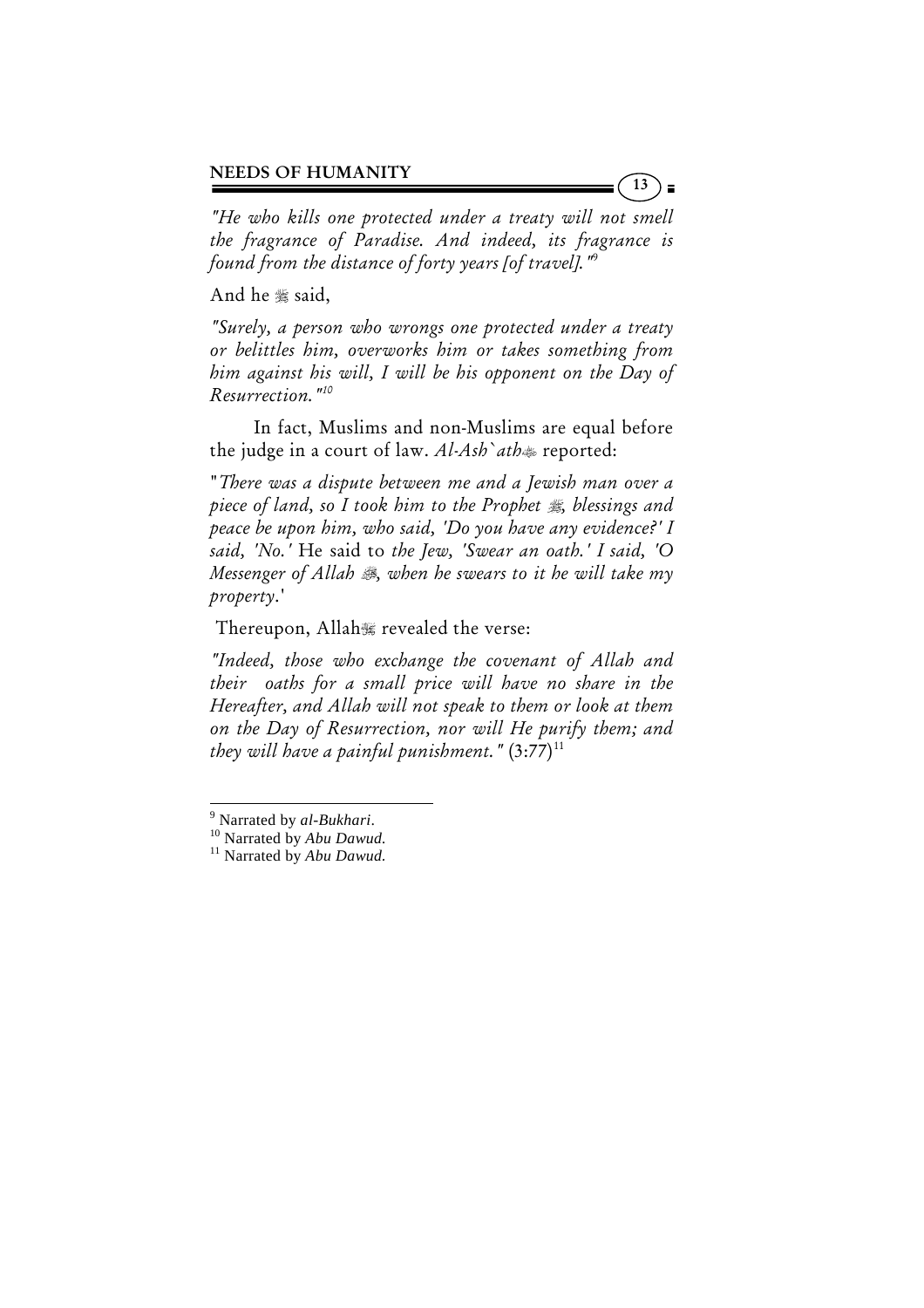This condition has continued in Muslim lands up to the present day. Jews, Christians and followers of other religions have lived in Muslim regions enjoying security, justice and tolerance seldom found elsewhere. The mass extermination of members of a particular race or religion, as still witnessed in some countries, is further evidence of the value of what Islam offered to others. Conversely, Muslims have suffered greatly as objects of ethnic cleansing and religious persecution; the most infamous of them being the Spanish Inquisitions. They did not even spare Christians of other denominations, not to mention Jews and others, who subsequently found a secure refuge in various Muslim lands.

 $(14)$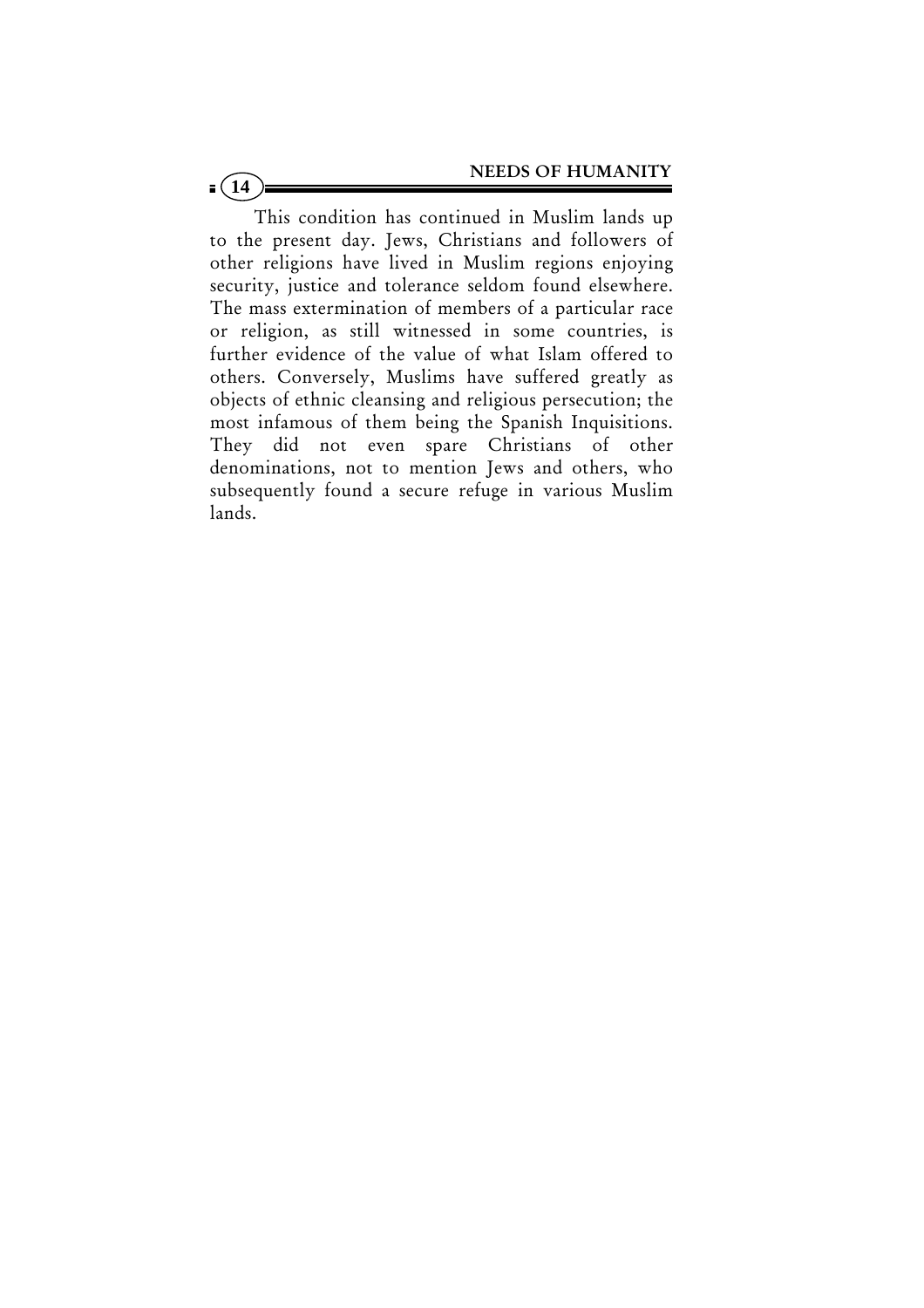#### Comprehensive Mercy

Muhammad 38 was a mercy sent by God to all peoples regardless of their race or faith. In fact, his teachings included mercy to all creatures and forbade harming them without right or reason. The Prophet's mercy  $\frac{1}{20}$  also extended beyond humanity, to birds and animals. He  $*$  ordered kindness to them and warned those who torment or harm them of the punishment of Hellfire in the Hereafter. He # prohibited making birds and other living creatures targets to shoot at, saying,

 $15$ )

*"Do not take anything in which has a soul as a target."*12

And he .said,

*"A woman entered the Hellfire on account of a cat. She confined it and neither fed it nor allowed it to eat from the grass of the earth."13*

He  $*$  also said,

*"While a dog was circling a well about to die of thirst, a prostitute from the Children of Israel saw him, removed her shoe and let him drink from it, so Allah forgave her."14* 

And he  $*$  said,

 $\overline{a}$ 

*"While a man was walking he became very thirsty, so he descended into a well and drank from it. When he came* 

<sup>&</sup>lt;sup>12</sup> Narrated by Muslim.

<sup>13</sup> Narrated by *Al-Bukhari*. 14 Narrated by *Al-Bukhari*.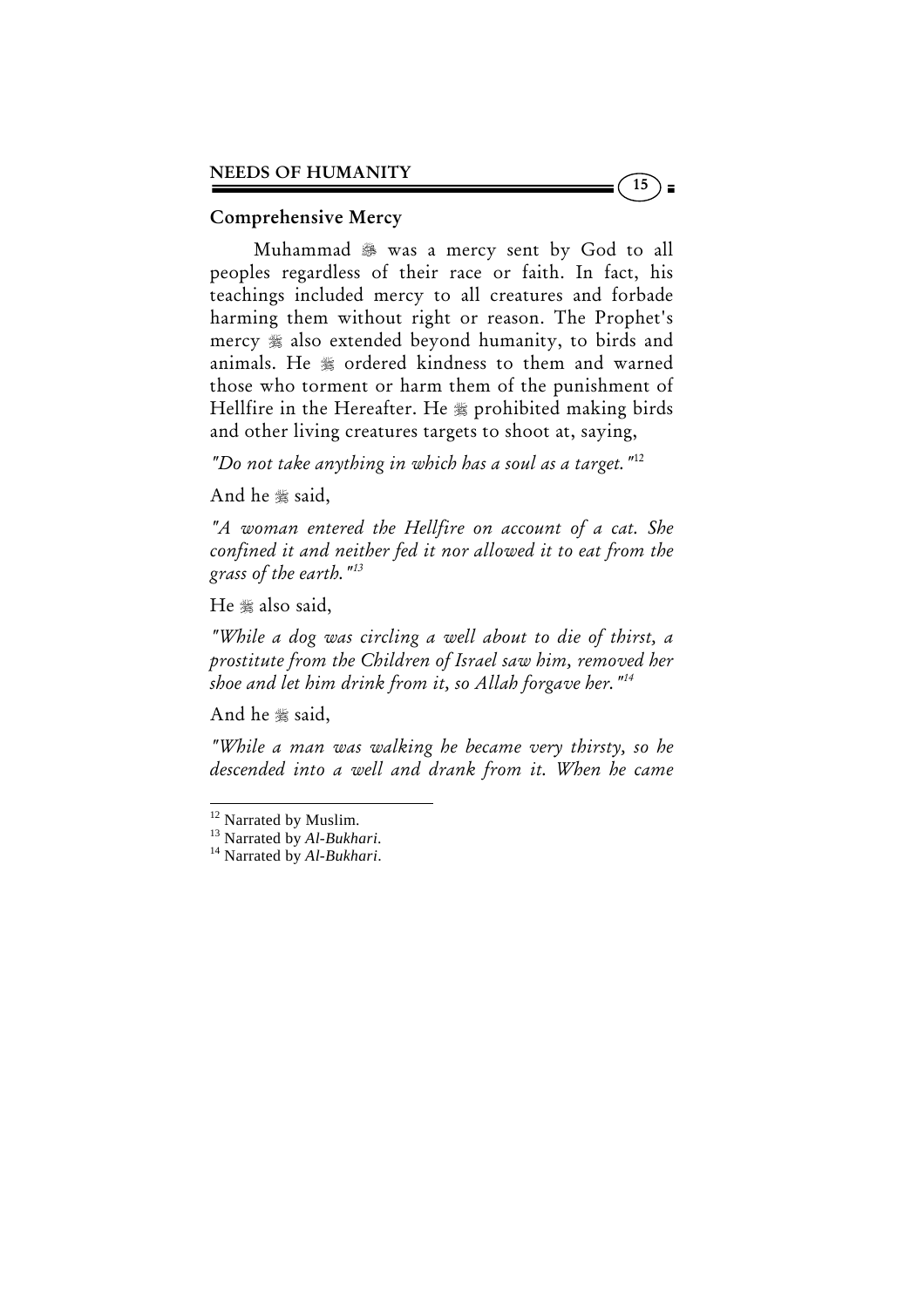*out, he found a dog panting and eating the soil due to thirst. He said, 'This creature is suffering what I suffered,' so, he went down again, filled his shoe and climbed up holding it in his mouth to give drink to the dog. Allah appreciated that from him and forgave his sin."* His companions asked, "O Messenger of Allah , is there a reward in [kindness to] animals?" He  $*$  replied,

*"In every living creature is reward."*<sup>15</sup>

The Prophet <sup>\$</sup> prohibited confining animals in order to later kill them with arrows or spears. Once, he passed a camel showing signs of starvation and said,

*"Fear Allah concerning these dumb beasts. Ride them while they are healthy and eat them while they are healthy."*<sup>16</sup>

<sup>&</sup>lt;sup>15</sup> Narrated by Al-Bukhari.

<sup>&</sup>lt;sup>16</sup> Narrated by *Abu Dawud*.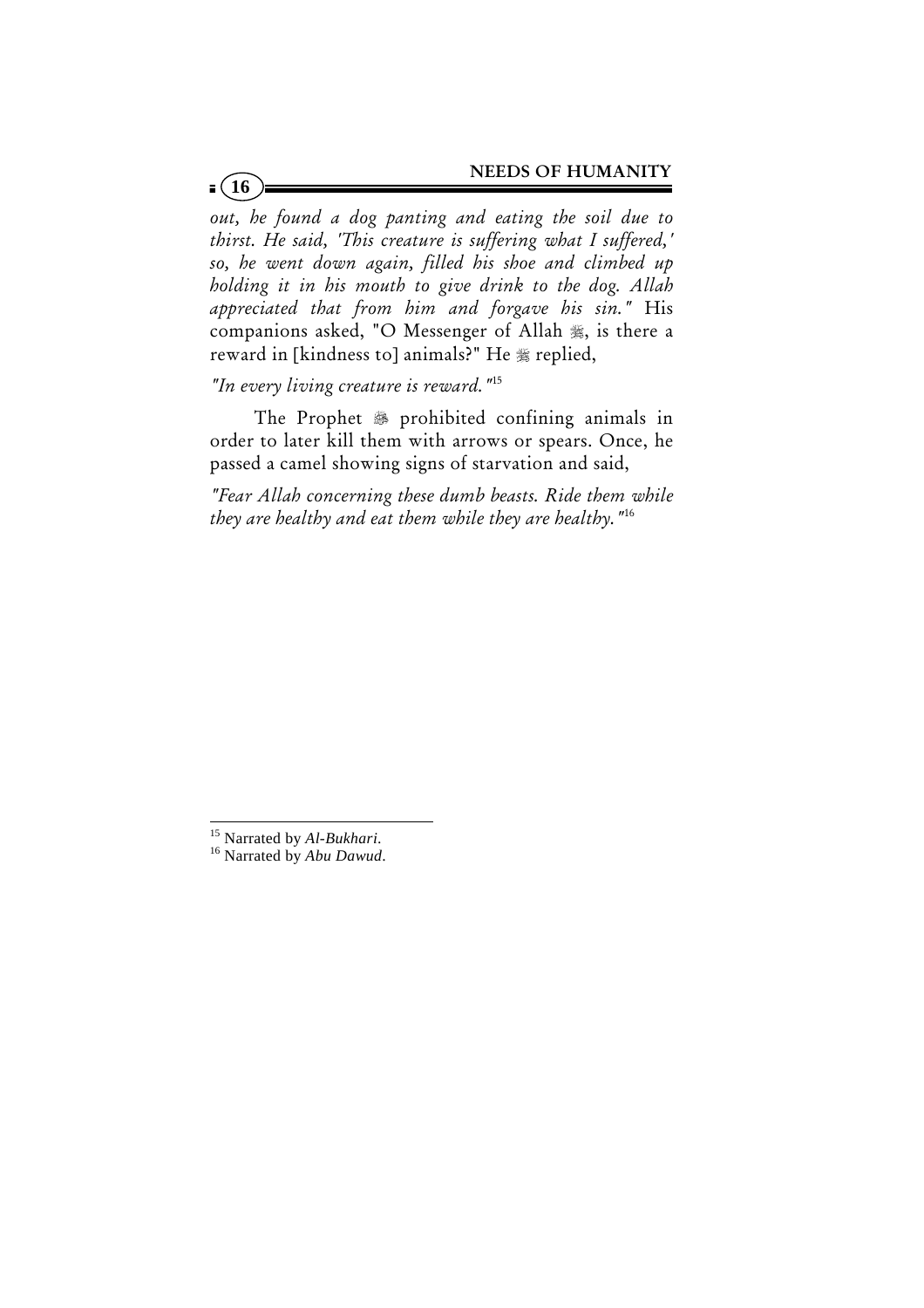# Respect and Appreciation for All Prophets

Muhammad  $\ddot{\text{m}}$  showed unparalleled respect for and appreciation of all the prophets who preceded him; among them were Abraham, Moses and Jesus (peace be upon them all). Allah revealed to him words to the effect that one who denies or disrespects any of the prophets cannot be a Muslim. Islam regards all of the prophets as one brotherhood, inviting people to the belief that there is no deity worthy of worship except Allah, alone, without associates.

 $17$ 

) ≡

Muhammad  $\ast$  spoke affectionately of his brethren, the prophets and messengers, referring to some as "the righteous servant" or "my brother." He directed his followers to respect and revere them all, and prohibited them from considering him better than any one of them. Even more important are the abundant words, which Allah revealed in the *Qur'an* in praise of the former prophets and messengers, and ordering Prophet Muhammad <sup>3</sup> to take them as role models. This confirms the brotherhood of the prophets as well as the great appreciation of the final one for previous ones; his respect for and praise of them. In fact, Allah made the accounts of earlier prophets a comfort for Prophet Muhammad  $\frac{1}{200}$  during the abuse and exhaustion he sustained while calling people to Islam.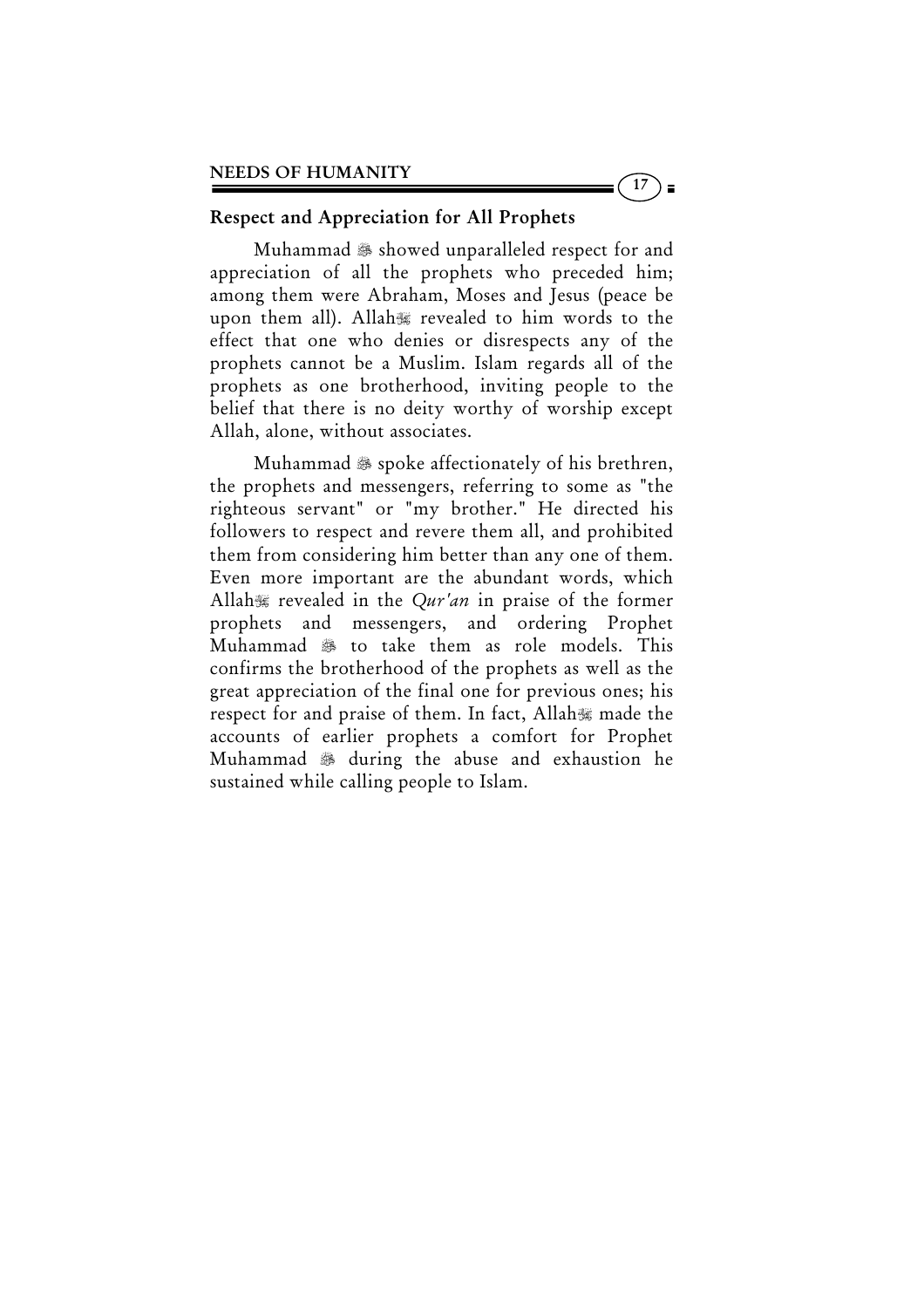Here are some texts confirming the aforementioned:

Allah has said:

 $\frac{1}{2}$ (18)

*Those are the ones whom Allah has guided, so from their guidance take an example. Say, "I ask of you for it [i.e., this message] no payment. It is not but a reminder for the worlds."* (6:90)

And He,said:

*"The Messenger has believed in what was revealed to him from his Lord, and so have the believers. All of them believed in Allah and His angels and His books and His messengers, [saying], "We make no distinction between any of His messengers." And they say, "We hear, and we obey. [We seek] Your forgiveness, our Lord, and to You is the [final] destination."* (2:285)

 An entire chapter of the *Qur'an* is named "*Al-Anbiyaa*" (The Prophets). After mentioning a good number of them and some of their outstanding attributes, Allah concluded by saying:

*"Indeed, they used to hasten to good deeds and supplicate Us in hope and fear, and they were to Us humbly submissive."* (21:90)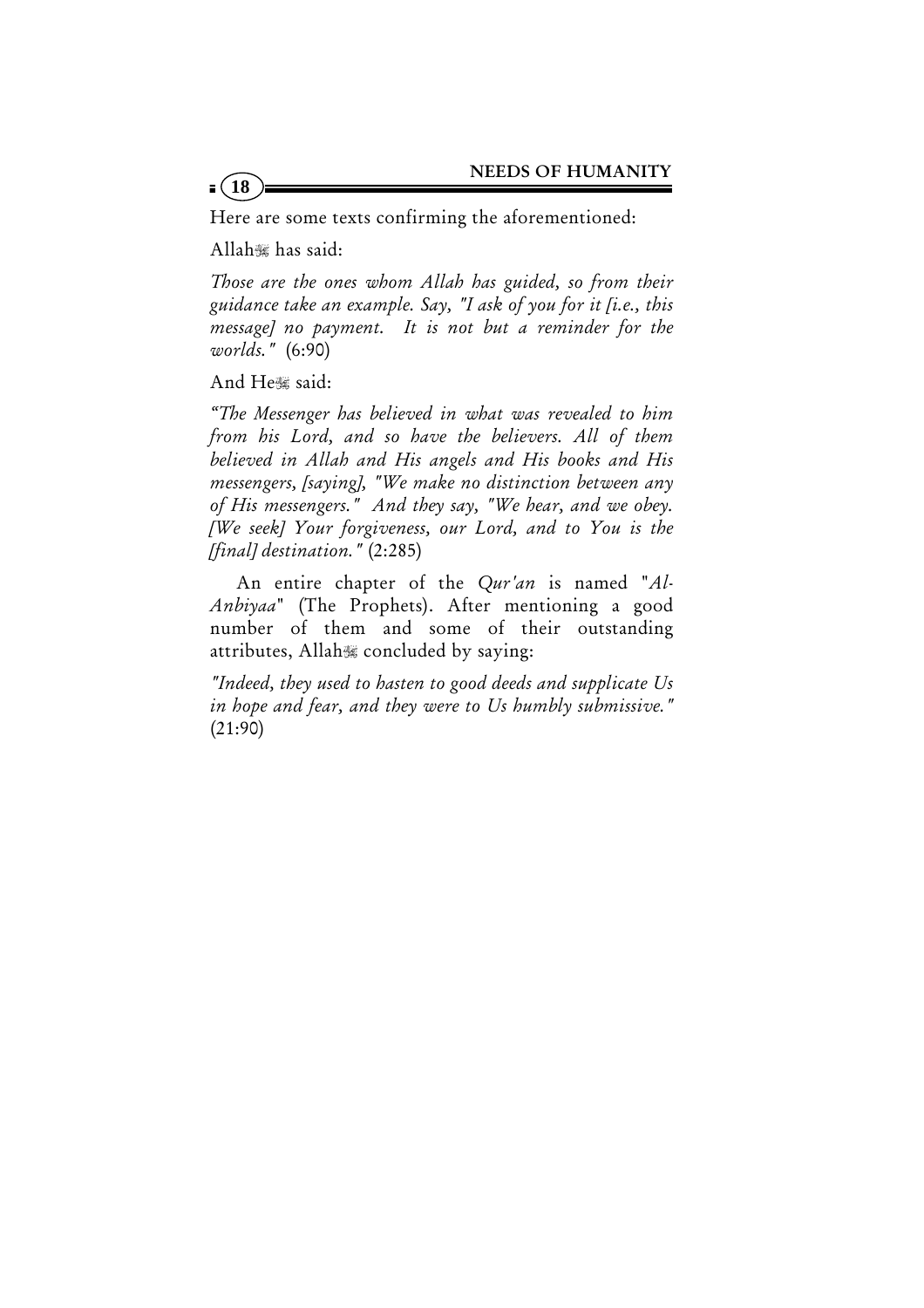#### Prophet Muhammad & declared,

*"I am the closest of people to Jesus, Son of Mary, in this world and the next. The prophets are brothers; their mothers are different but their religion is one."*17

19

) ≡

And he  $*$  added,

*"I say as the righteous servant (i.e., Jesus) said: 'I was a witness over them as long as I was among them.'"*18

He  $*$  also said,

*"I remembered the saying of my brother, [Prophet] Solomon, 'My Lord, forgive me and grant me a kingdom such as will not belong to anyone after me. Indeed, You are the Bestower.*'" (38:35)<sup>19</sup>

 This is the positive attitude of the *Qur'an* and *Sunnah* (prophetic teachings) regarding the prophets and messengers of God. In reality, Prophet Muhammad informed all Muslims through revelation from Allah that someone who rejects any one of the former prophets is not a Muslim. This is attested to as follows:

*"Indeed, those who disbelieve in Allah and His messengers and wish to discriminate between Allah and His messengers and say, "We believe in some and disbelieve in others," and wish to adopt a way in between – those are the disbelievers,* 

 $\overline{a}$ 

<sup>&</sup>lt;sup>17</sup> Narrated by *al-Bukhari*.<br><sup>18</sup> Narrated by *al-Bukhari*. The *Qur'anic* reference is 5:117

<sup>19</sup> Narrated by *al-Bukhari*.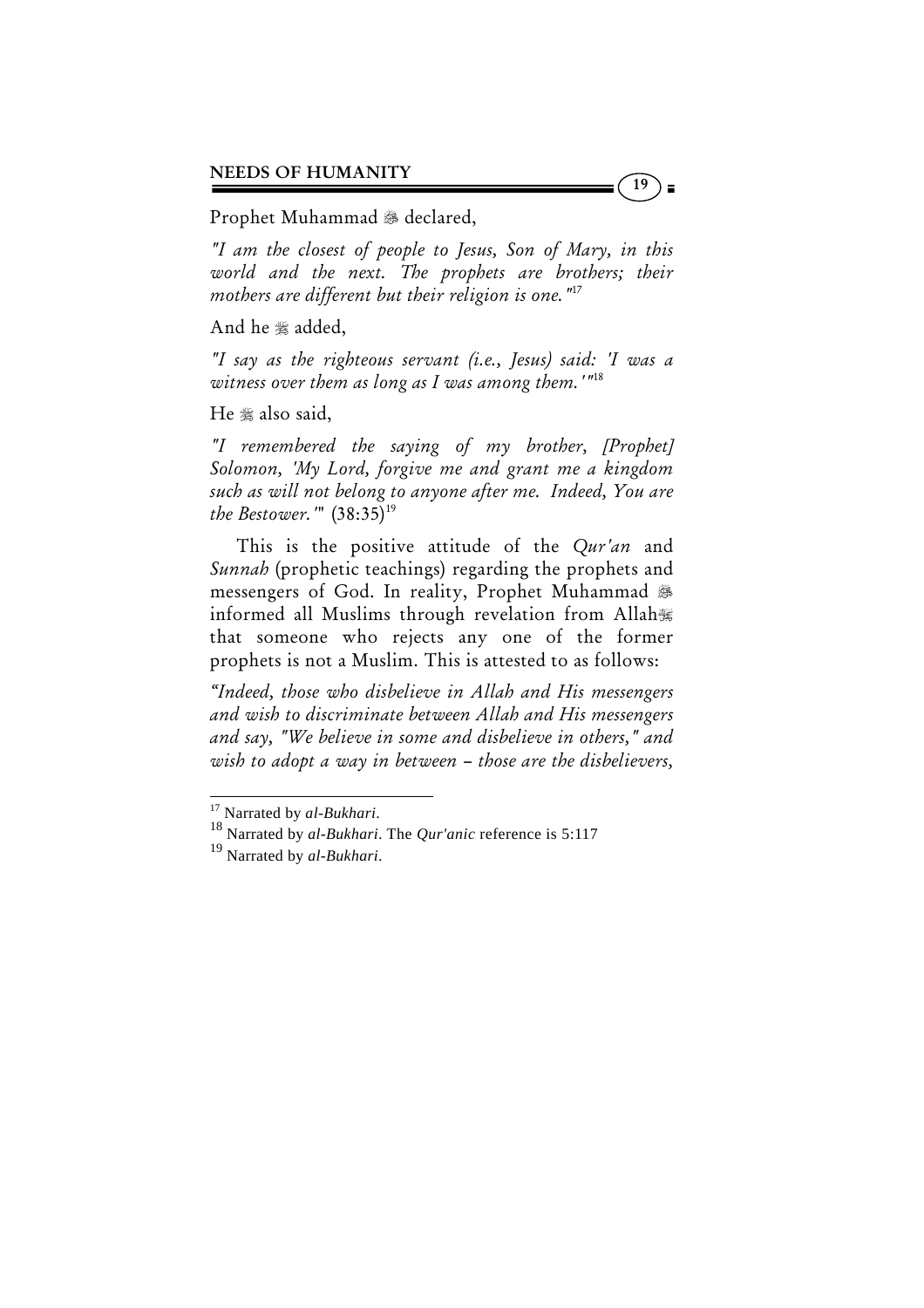$\frac{1}{2}$  (20

*truly.''* (4:150-151)

 In addition, we find in the *Qur'an* condemnation of those Jews who killed and maligned prophets:

*"We had already taken the covenant of the Children of Israel and had sent to them messengers. Whenever there came to them a messenger with what their souls did not desire, a party [of messengers] they denied, and another party they killed."* (5:70)

Allah also revealed:

*"They have been put under humiliation wherever they are overtaken, except for a rope [i.e., covenant] from Allah and a rope [i.e., treaty] from the people. And they have drawn upon themselves anger from Allah and have been put under destitution. That is because they rejected the verses of Allah and killed the prophets without right. That is because they disobeyed and [habitually] transgressed."* (3:112)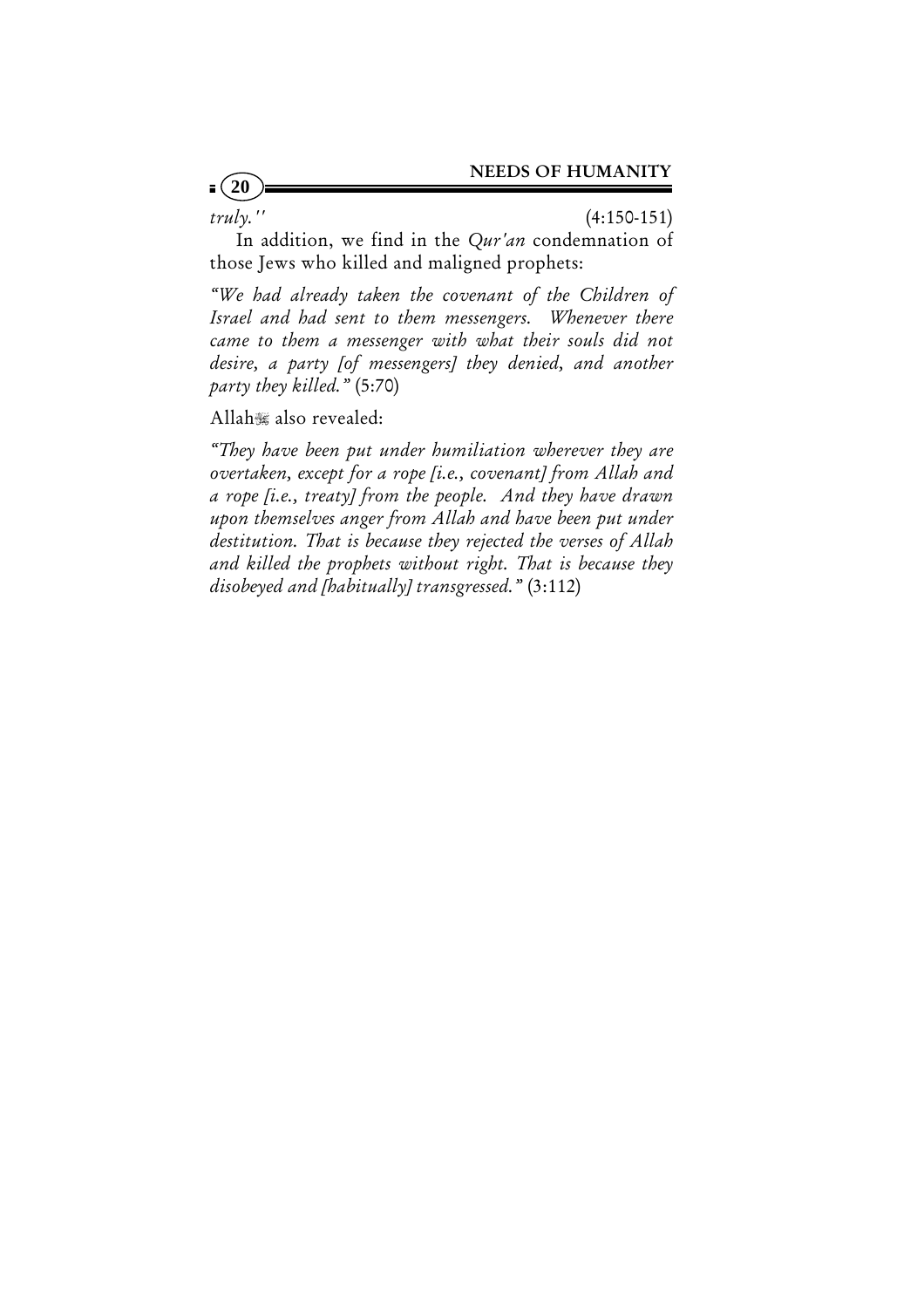## The Protection of Human Rights

 Muhammad defended human rights for males and females, young and old, regardless of social status. He established a set of sublime principles; a prime example being in the speech he  $*$  delivered during his farewell pilgrimage wherein he  $\frac{1}{20}$  declared strict prohibition of transgression against people's lives, property and honor. These principles he laid down long before the world knew of the Magna Charta of 1215, the Declaration of Rights of 1628, the Personal Freedoms Law of 1679, the American Declaration of Independence of 1776, the Human and Citizen Rights Charter of 1789 or the worldwide Declaration of Human Rights of 1948.

 $\left(21\right)$  =

 The principles of human rights established by the Islamic *Shari`ah* (legal system) preceded all other human rights declarations by many centuries, and extended protection to animals, plants and the general environment as one of the branches of faith. Prophet Muhammad & stated,

*"Faith is seventy some branches, the highest of which is [witnessing] that there is no deity [worthy of worship] but Allah and the least of which is the removal of something harmful from the road."*20

<sup>20</sup> Narrated by *al-Bukhari* and *Muslim*.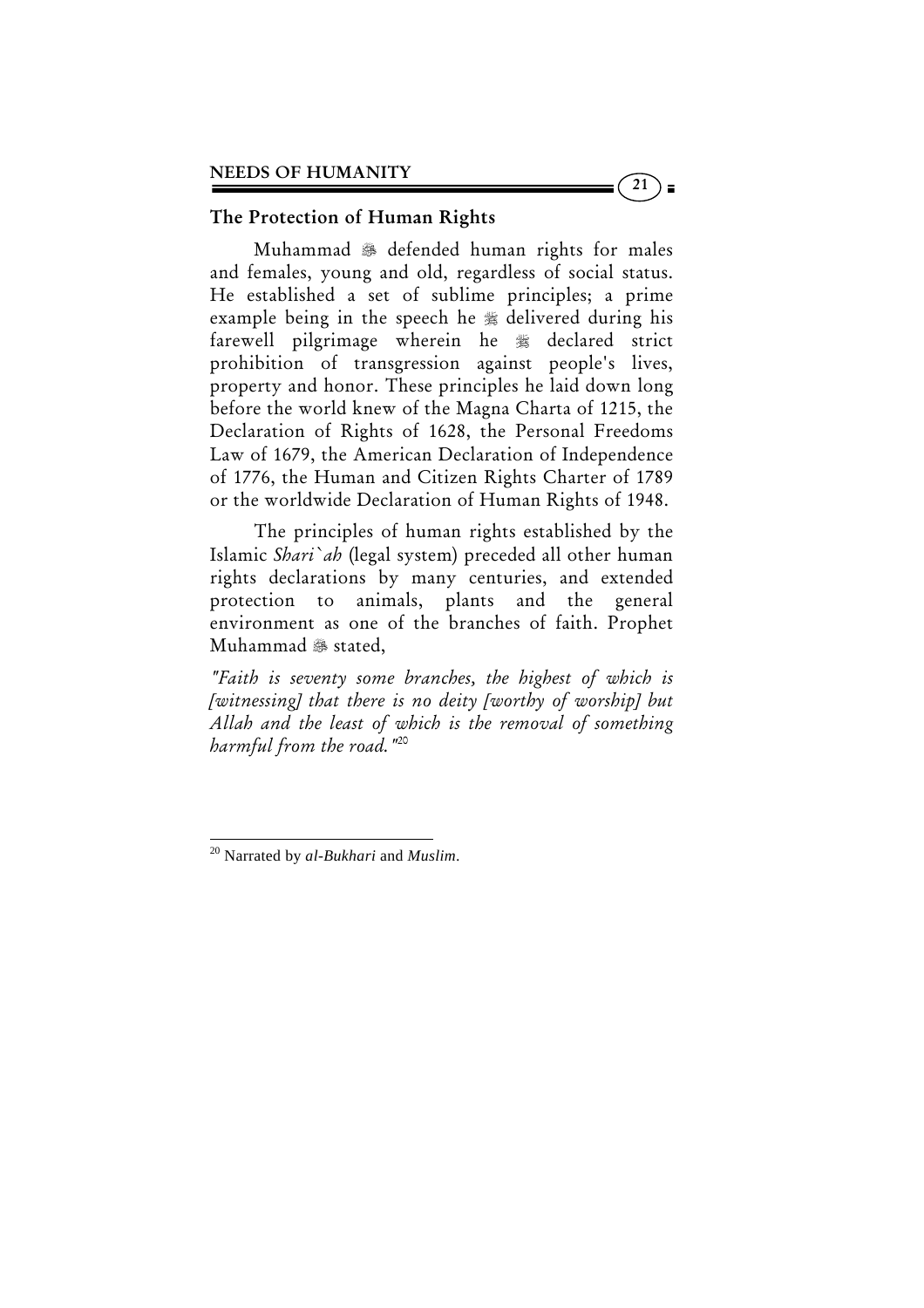Similarly, he prohibited relieving oneself in shady places where people stop to rest. Some other general rulings in this area are:

1. Protection of Human Life – Islam introduced such legislation as:

x Prohibition of taking a life without legal right, regarding it as grave a sin as the killing of all mankind. Allah said in the *Qur'an*:

*"Whoever kills a soul unless for a soul21 or for corruption [done]* in the land<sup>22</sup> – it is as if he had slain mankind *entirely. And whoever saves one – it is as if he had saved mankind entirely."* (5:32)

· Prohibition of suicide - The Prophet & said,

*"Whoever kills himself by throwing himself from a mountain will be throwing himself from it in the Hellfire eternally, and whoever kills himself by drinking poison will have the poison in his hand, drinking it in the Hellfire."*<sup>23</sup>

• Prevention of the means that lead to killing – The Prophet 3 said,

"*Whoever points a weapon at us is not from among us."24*

 $21$  i.e., as legal retribution for murder.

 $^{22}$  i.e., that requiring the death penalty.

<sup>23</sup> Narrated by *al-Bukhari* and *Muslim. 24* Narrated by *al-Bukhari* and *Muslim*.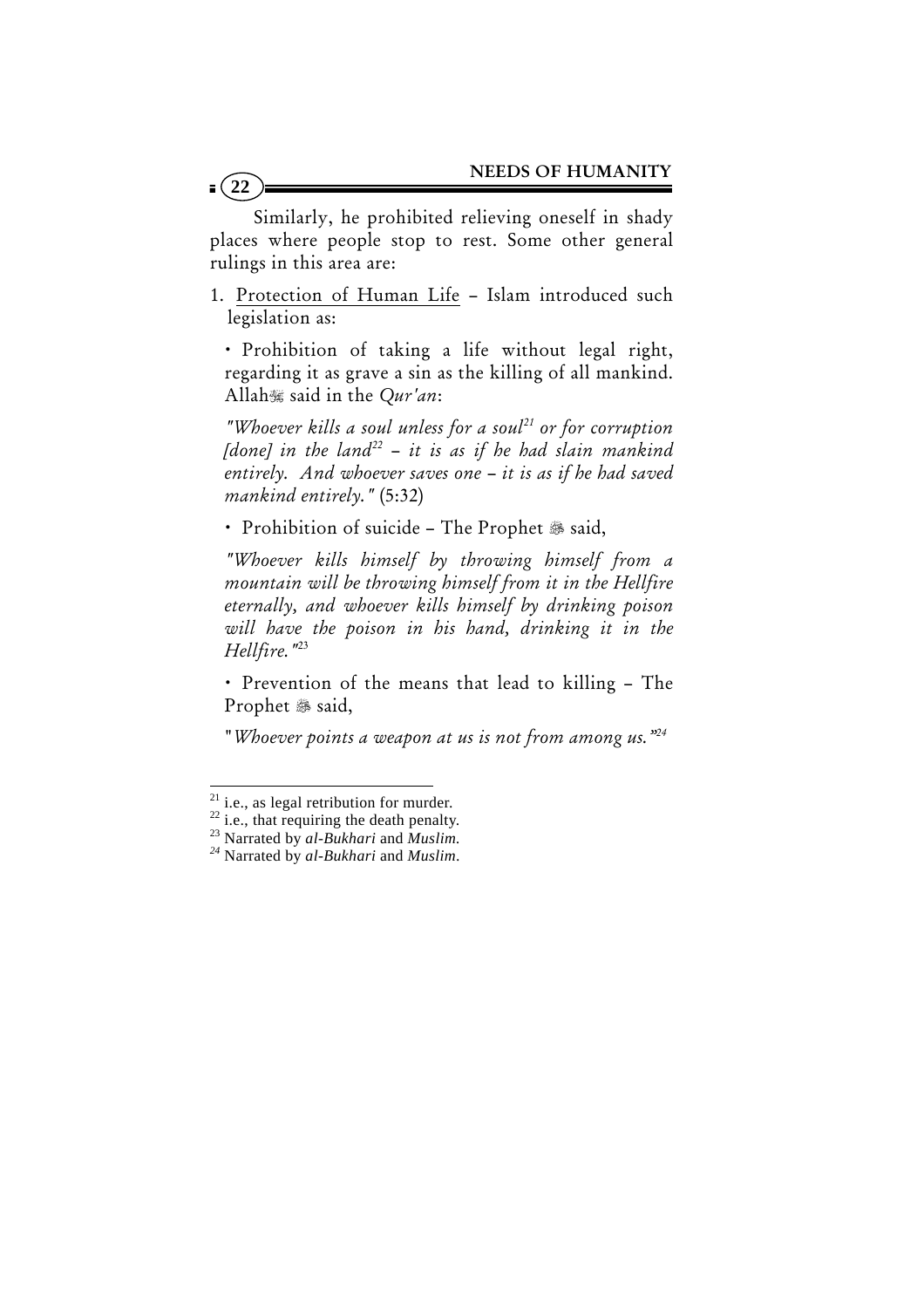• Prohibition of threat and terrorism, even in jest.

x Prohibition of harm, even potential harm – The Prophet  $*$  ordered those who passed through a marketplace carrying arrows to cover them to prevent injury. He  $*$  said,

 $23$ 

*"Whoever passes through one of our mosques or markets with arrows should hold them at their heads to let no Muslim be wounded by him."*25

The prophetic sayings prohibiting harm and ordering its cessation are numerous, such as:

*"Whoever points a sword at his brother, the angels curse him, even if it should be his brother from his father and mother.*"26

And he considered refraining from harming others to be among the rights of [those on] the road which a Muslim is obligated to respect.<sup>27</sup>

2. Protection of the Mind

x Prohibition of whatever corrupts the mind physically, as when the Prophet  $\mathscr B$  said,

*"Every intoxicant affects the mind and everything that affects the mind is forbidden."*28

<sup>&</sup>lt;sup>25</sup> Narrated by al-Bukhari.

<sup>25</sup> Narrated by *al-Bukhari*. 26 Narrated by *Muslim.* 27 Narrated by *al-Bukhari.* 28 Narrated by *Muslim*.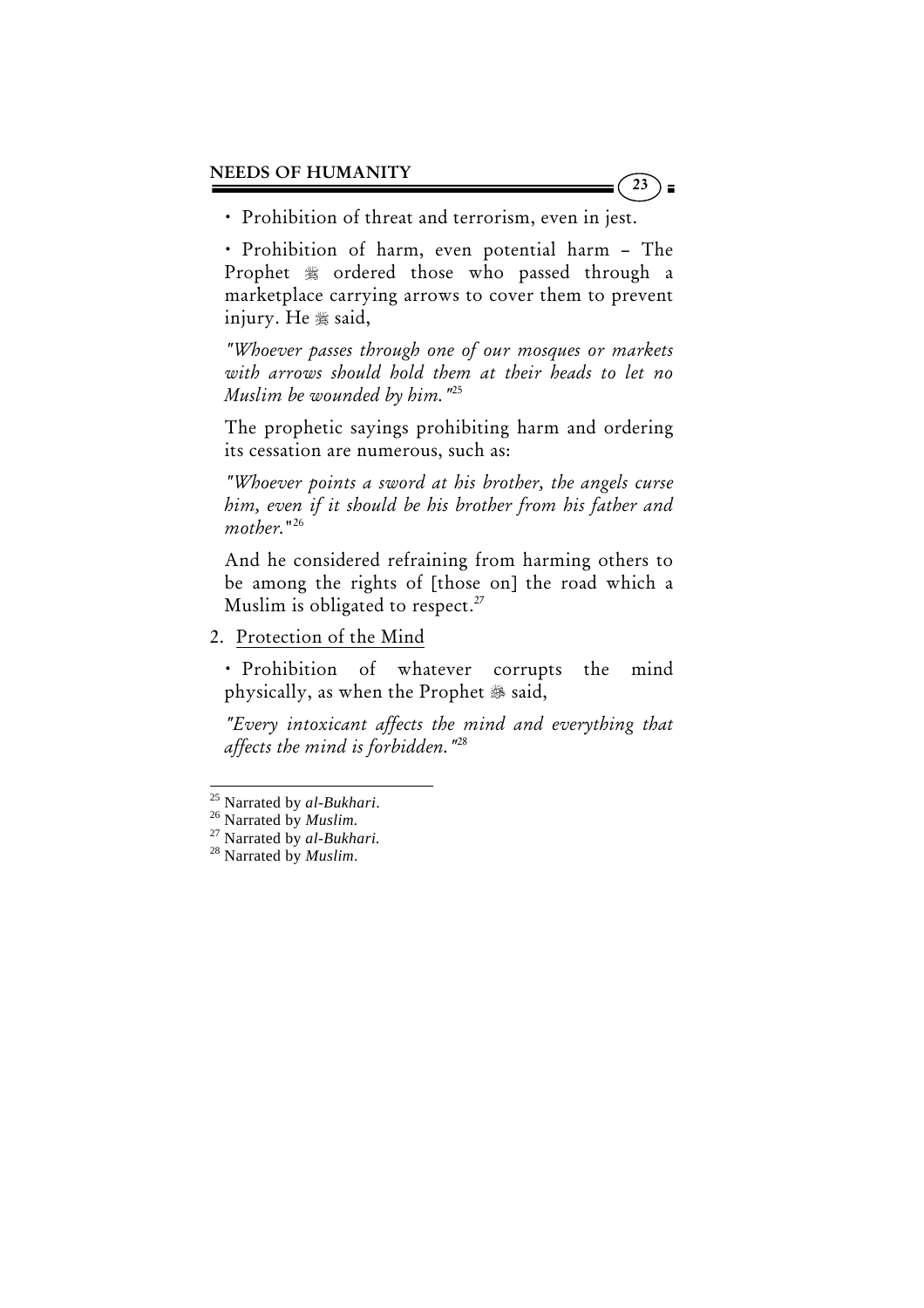And prohibition of whatever corrupts the mind mentally, such as doctrines of superstition, hoaxes, blind imitation of others or refusal to reason logically.

- 3. Protection of Lineage
	- Encouragement of marriage The Prophet & said,

*"O company of youths, whoever of you is able to marry should marry."*29

• Prohibition of killing children and of abortion -Allah said:

*"And do not kill your children."* (17:31)

Islam forbade the killing of a fetus or aborting it unless there is a definite danger to the mother's life.

4. Protection of Chastity and Honor

x Prohibition of fornication and adultery with confirmation of a legal punishment for it – Allah said:

*"And do not approach unlawful sexual intercourse. Indeed, it is ever an immorality and is evil as a way."*  $(17:32)$ 

And He said: *"The woman or man found guilty of fornication – lash each one of them with a hundred lashes."* (24:2)

 29 Narrated by *al-Bukhari* and *Muslim*.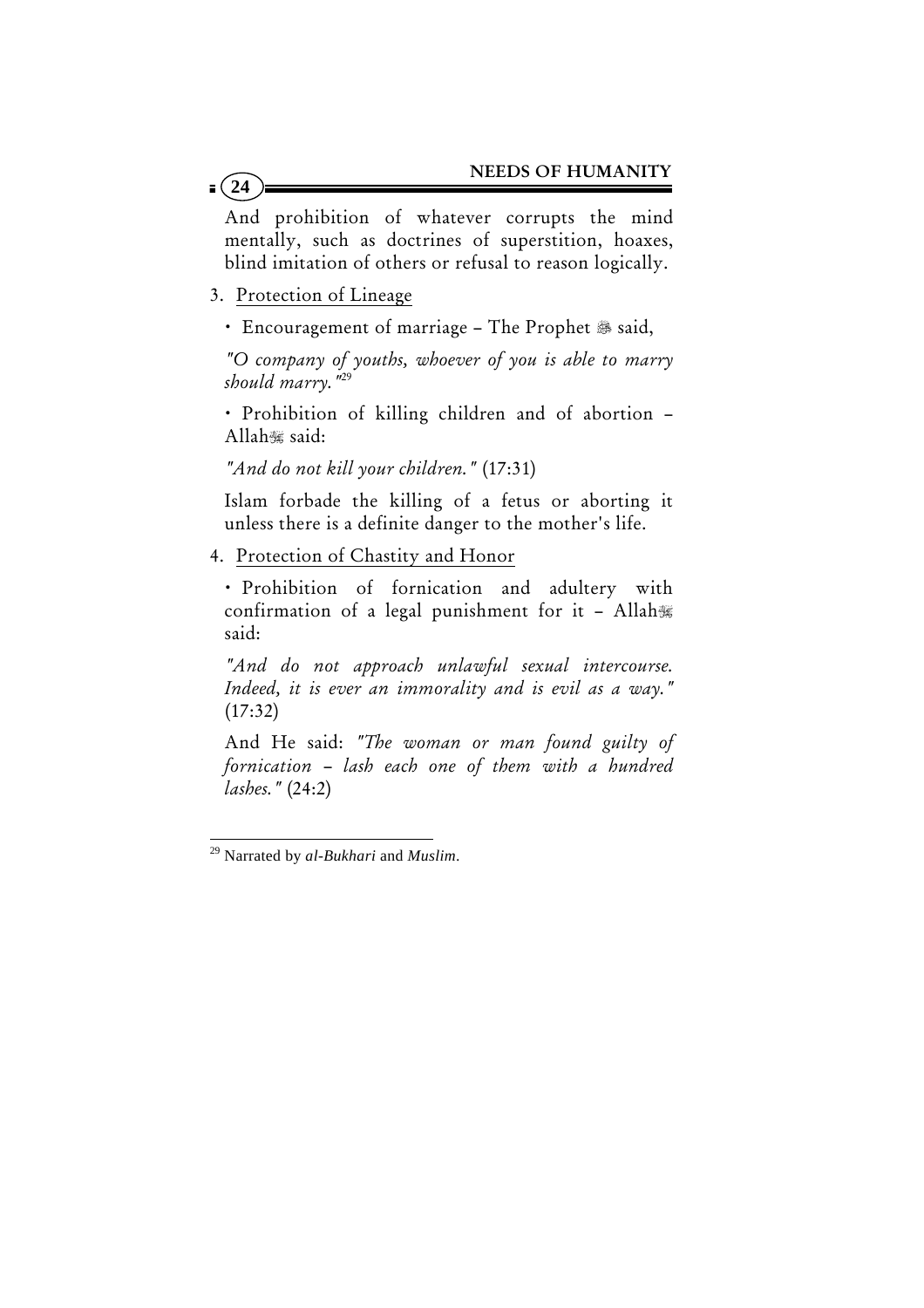• Prohibition of false accusation with confirmation of punishment for it  $-$  Allah $\mathcal$  said:

*"Indeed, those who [falsely] accuse chaste, unaware and believing women are cursed in this world and the Hereafter; and they will have a great punishment."* (24:23)

And He said:

*"And those who accuse chaste women and then do not produce four witnesses – lash them with eighty lashes and do not accept from them testimony ever after. And those are the defiantly disobedient."* (24:4)

And the Prophet & said,

*"Avoid the seven major sins,"* and mentioned among them the false accusation of chaste, unaware, believing women.

x Instructing the avoidance of suspicious situations so that conduct and morals will not be suspect.

5. Protection of Property

• Enjoinment of moderation in spending - Allah, the Mighty and Majestic said:

*"And do not make your hand [as] chained to your neck [refusing to spend] or extend it completely [being extravagant] and thereby become blamed and insolvent."*  $(17:29)$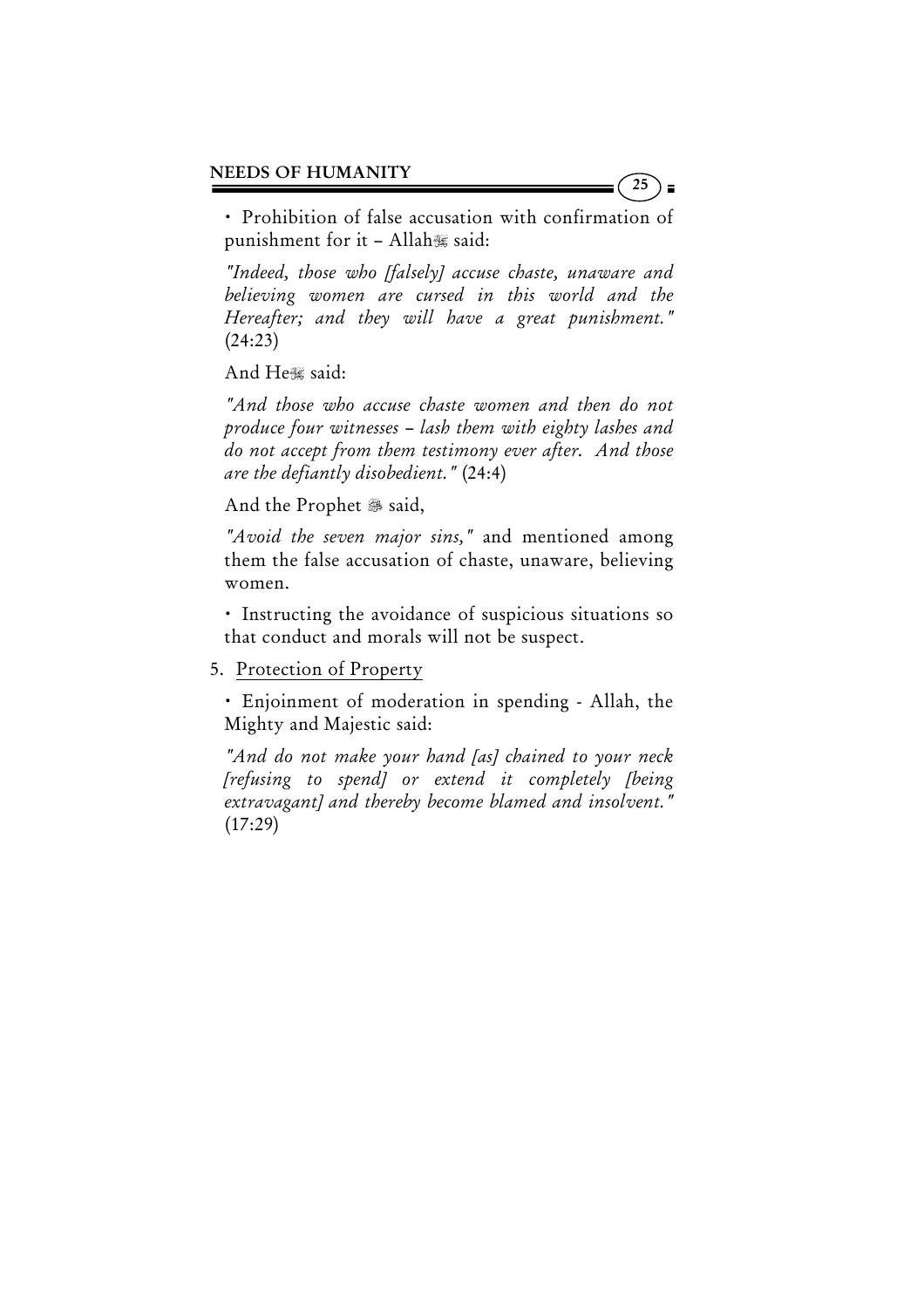· Legislative measures concerning transgression against people's wealth and property

• Commandments to guard the properties of orphans and weak members of society

• Prohibition of interest, usury and taking the wealth of others under false pretenses

6. Upholding the Honor of Women

• Strong advocation by the Prophet <sup>38</sup> for the care of women – Numerous instructions were given by him in this regard, such as his saying,

*"You are advised to be good to women,"*30 and, *"The best of you are the best of you to their wives, and I am the best of you to my wives."*<sup>31</sup>

· Affirmation that women are equal in humanity to men - The Prophet & said,

*"Women are the sisters of men."32*

x Participation of women with men in religious rites and social work - Allah $\mathcal$  said:

*"The believing men and believing women are allies of one another. They enjoin what is right, forbid what is wrong, establish prayer, give zakah, and obey Allah and His* 

 $\overline{a}$ 

<sup>30</sup> Narrated by *al-Bukhari*. 31 Narrated by *at-Tirmidhi*. 32 Narrated by *Abu Dawud* and *at-Tirmidhi*.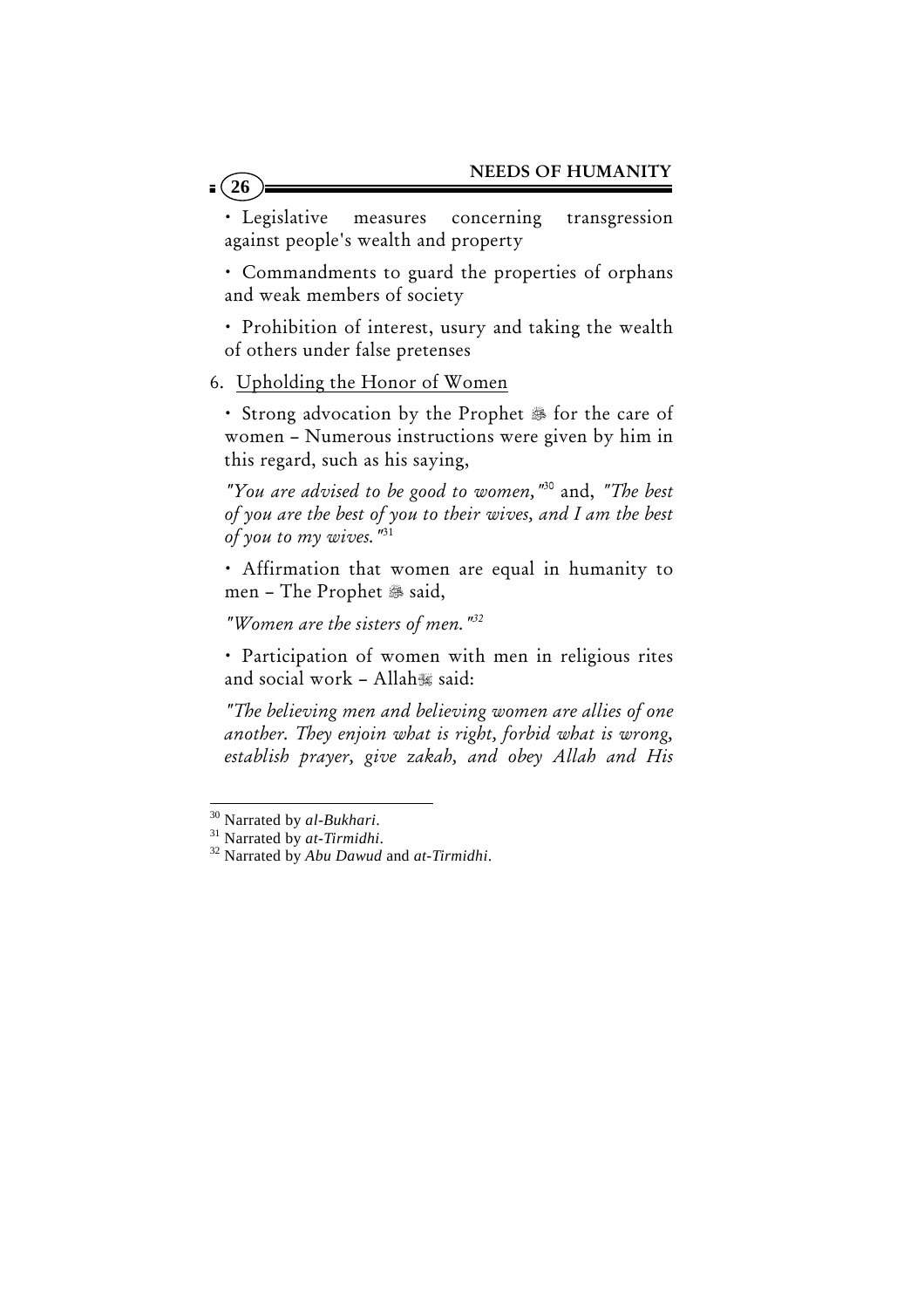*Messenger. Those – Allah will have mercy upon them. Indeed, Allah is Exalted in Might and Wise."* (9:71)

x Granting women the right to learning and education – several sources confirm that an educated woman among the companions taught writing to the Prophet's wife, *Hafsah bint Umar*. His acknowledgement of that points to his approval of women's education since he made his own household a practical example for others.

x Granting women financial rights – Islam established for them the right to inheritance and gave them preference over men in their right to a marriage dowry and maintenance, even when wealthy. It also upheld their right to buy, sell, rent and to give gifts and charities.

### An Invitation to Noble Manners

Prophet Muhammad <sup>38</sup> elevated the importance of morality in human life. He  $\frac{1}{20}$  called for good manners, honesty, loyalty and chastity, and strengthened social bonds such as being dutiful to parents and relatives while always putting into practice what he preached. He prohibited and warned against such negative behaviors as lying, envy, betrayal, fornication and disrespect of parents, and he  $\frac{1}{20}$  treated problems stemming from these diseases.

Allah is praised His Prophet  $\frac{1}{20}$  in the *Qur'an*, saying: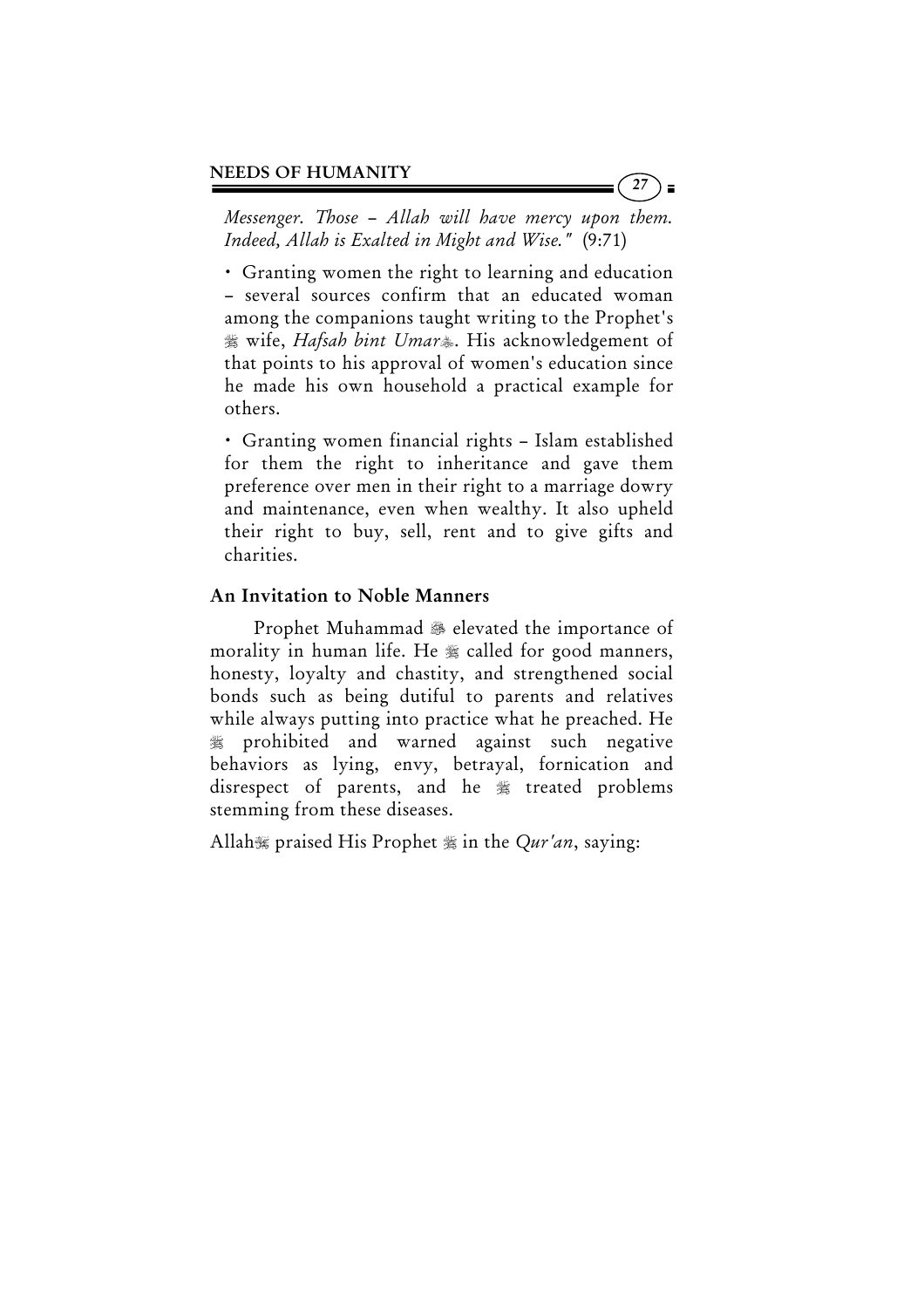*"And indeed, you are of a great moral character."* (68:4)

 $= (28)$ 

Even before his prophethood, he  $\frac{1}{20}$  was known as "the Trustworthy" due to his truthfulness and honesty. And when he emigrated from *Makkah*, he  $\frac{1}{20}$  did not forget to make *Ali bin Abi Talib* responsible for returning all the possessions entrusted to him by their owners; some of whom were among the disbelievers of *Quraysh* that had expelled him from his homeland.

 Thus, Prophet Muhammad always called for excellent character and encouraged it by speaking of the promise of reward. In fact, some of the many *Qur'anic*  verses promoting good morals were the cause of a number of *Makkans*' acceptance of Islam. In the Prophet's  $*$  biography, it is mentioned that he  $*$  recited Allah's words to two messengers from one of the tribal leaders:

*"Indeed, Allah orders justice and good conduct and giving to relatives and forbids immorality and bad conduct and oppression. He admonishes you that perhaps you will be reminded."* (16:90)

They returned to their chief and said,

"*He spoke to us some words,*" and when they repeated them to their leader, he said,

 "*I see that he enjoins noble manners and prohibits bad ones*."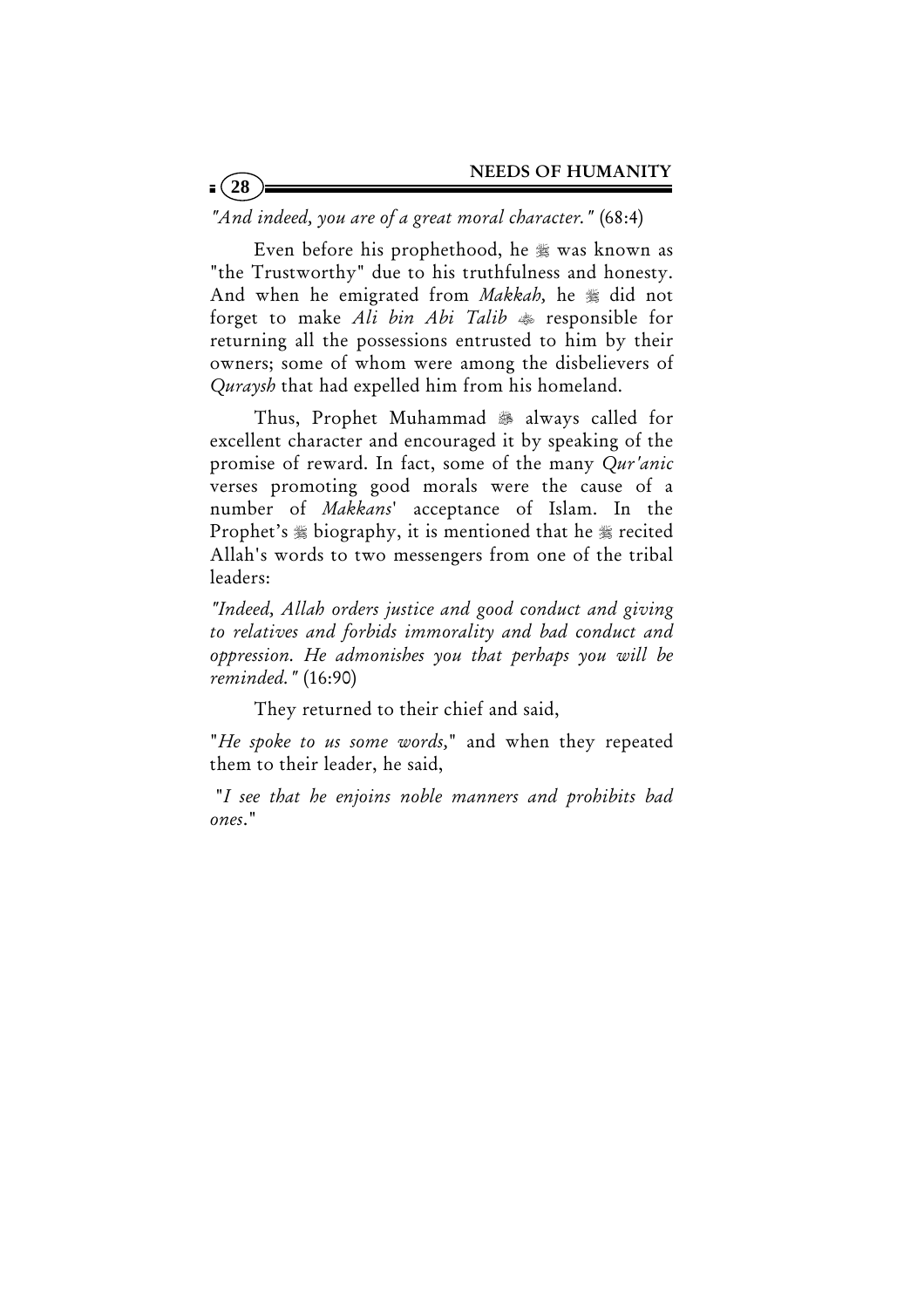Among the moral principles mentioned in the *Qur'an* are the following words of Allah:

29

- x *Is the reward for good [anything] but good* ? (55:60)
- x *And speak to people what is good.* (2:83)
- x *And do not forget graciousness between you.* (2:237)
- x *Show lenience, enjoin what is good, and turn away from the ignorant. And if an evil suggestion comes to you from Satan, then seek refuge in Allah. Indeed, He is Hearing and Knowing.* (7:199-200)

 The moral principles mentioned in the Prophet's statements offer solutions to many of the psychological and social problems faced by those who have distanced themselves from his guidance. These he conveyed to people as a mercy for them, as instruction and salvation from distress in this world and from punishment in the Hereafter. Among them are:

x *The strong one is not he who knocks the other down; the strong one is he who controls himself when angry.33*

• *Do not get angry*. (He  $*$  repeated this several times to one who sought his advice.) $34$ 

x *He who is not thankful to people is not thankful to Allah.35*

 $\overline{a}$ 

<sup>33</sup> Narrated by *al-Bukhari*. 34 Narrated by *al-Bukhari*. 35 Narrated by *Ahmad* and others.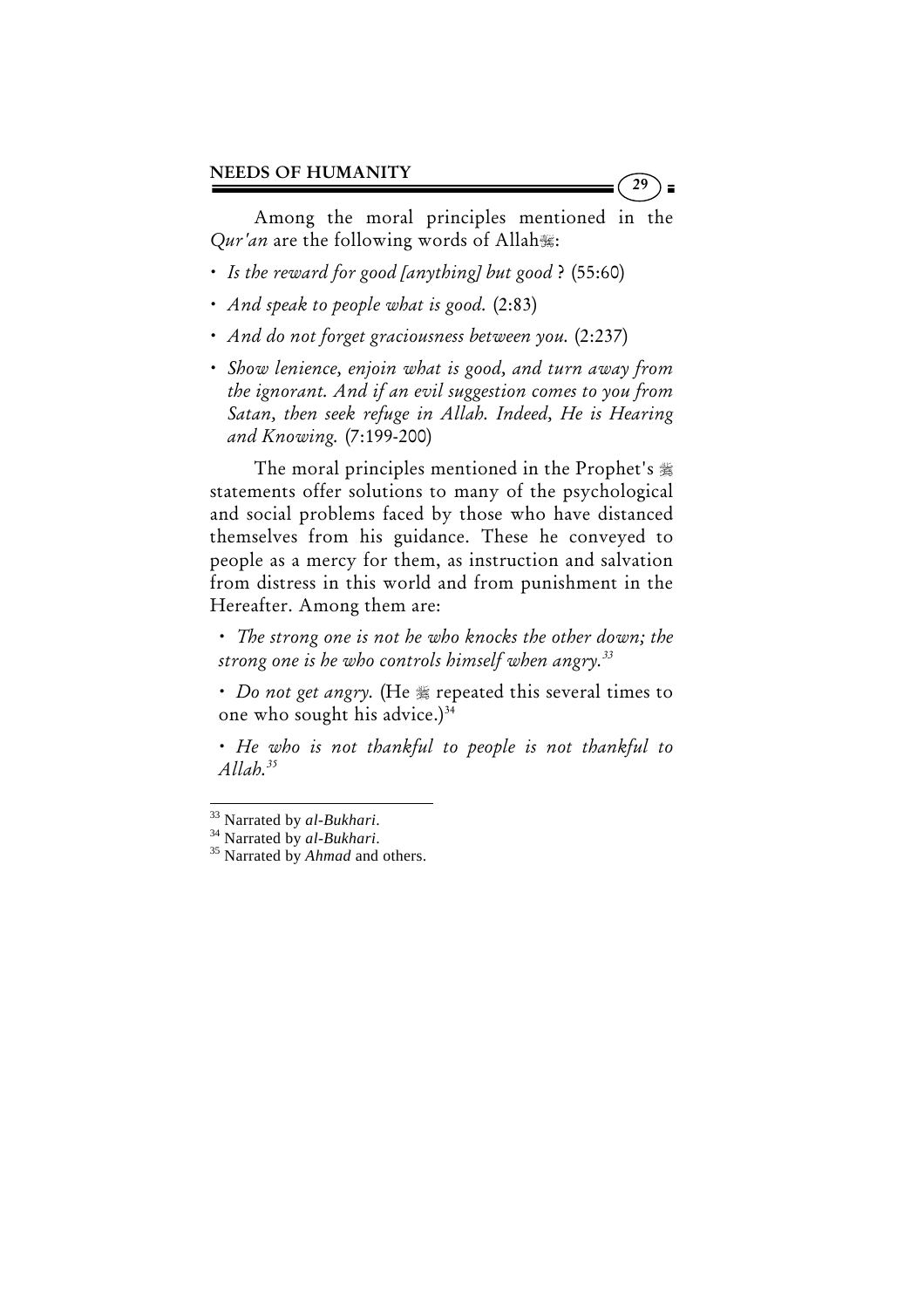x *Among the best of you are those best in manners.36*

 $\frac{1}{2}$  (30)

x *None of you [truly] believes until he likes for his brother what he likes for himself.37*

<sup>36</sup> Narrated by *al-Bukhari* and *Muslim*. 37 Narrated by *al-Bukhari*.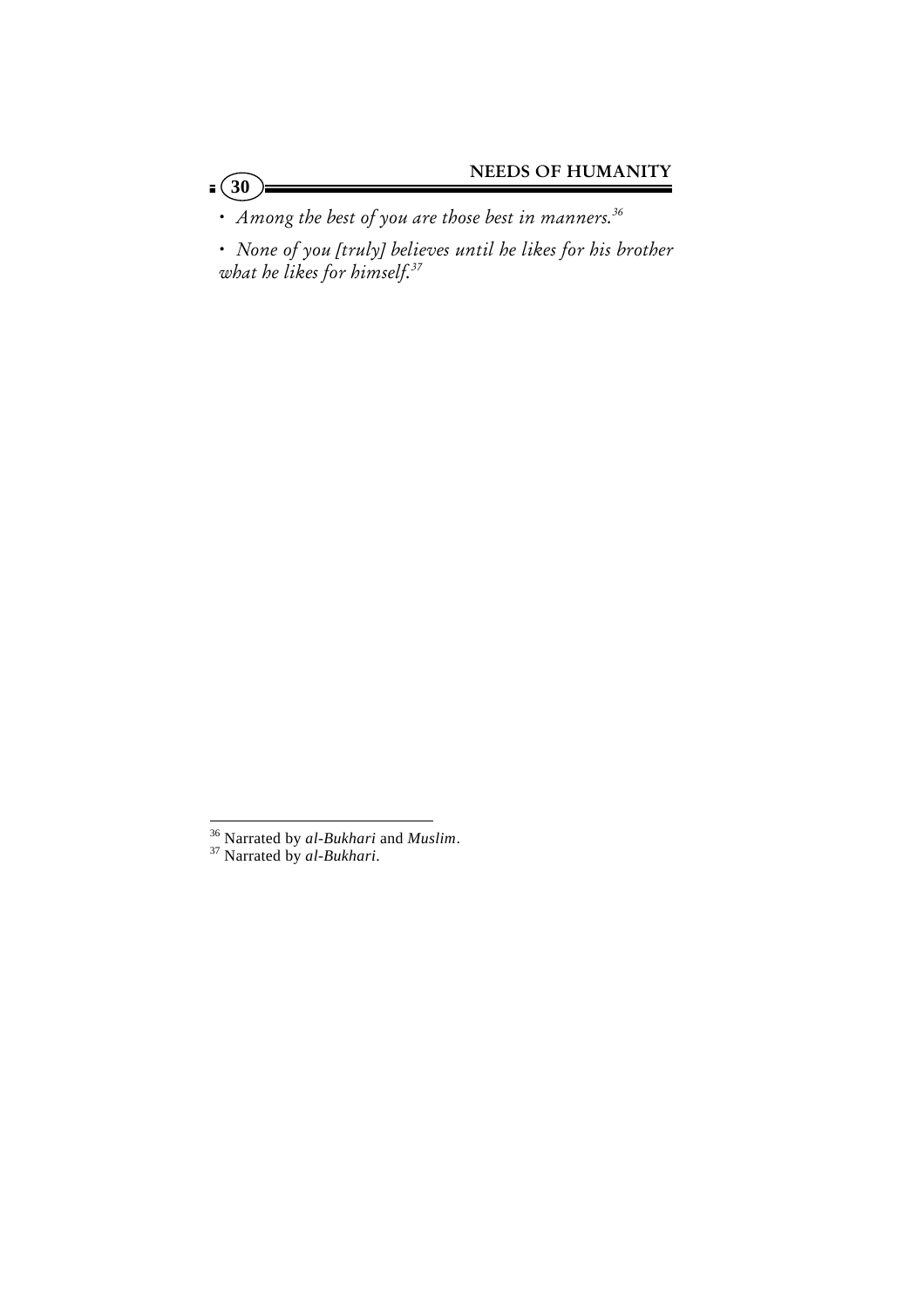#### An Invitation to Thought and Obtaining Knowledge

31

Through divine revelation, Muhammad 3 invited people to use their minds, to discover the universe around them and to acquire knowledge. He confirmed that Allah rewards such deeds at a time when scientists and intellectuals in other civilizations were suffering persecution and accusations of heresy and blasphemy, being terrorized in prisons, tortured and often killed.

The first verse revealed to Prophet Muhammad 3 was:

*"Recite in the name of your Lord who created."* (96:1)

Allah also revealed*:* 

*"Say, 'Are those who know equal to those who do not know?' Only they will remember who are people of understanding."* (39:9)

*"Allah will raise those who have believed among you and those who were given knowledge, by degrees."* (58:11)

 And further, the scripture revealed to Prophet Muhammad  $\frac{1}{200}$  alludes to a number of scientific facts. This is part of its miraculous nature since such information could not have been authored by an unlettered Prophet  $\frac{1}{20}$  who could neither read nor write. In truth, it was impossible that he could have even known them at that time – such facts as the existence of an invisible barrier between bodies of fresh and salt water, the immensity of the stars and the three layers of darkness in a woman's womb. These and many other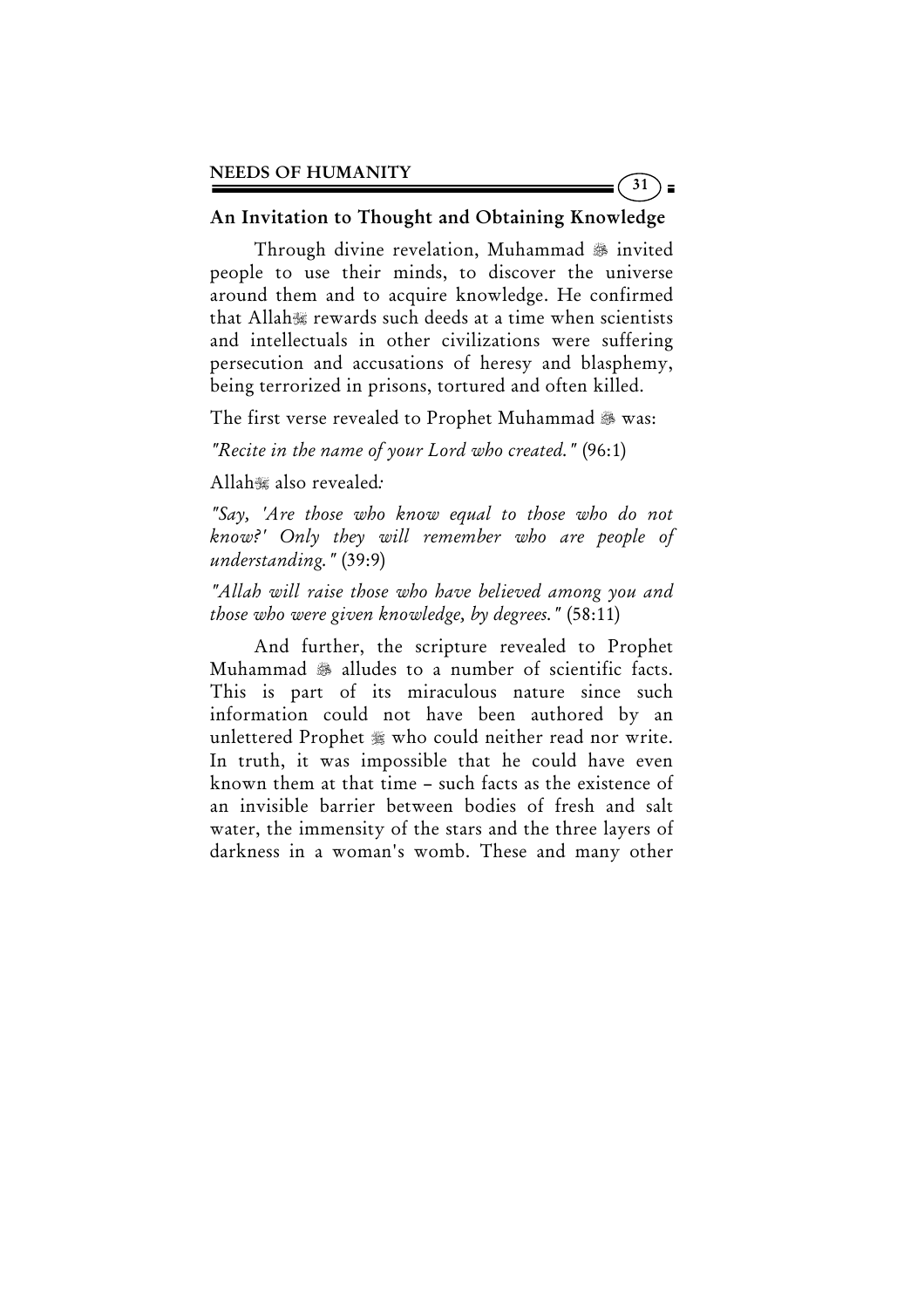facts have been registered by scholars as being among the miracles of the *Qur'an*, and have been assisted in this by non-Muslim scientists. They are available in publications, on cassettes, etc. Additionally, the Prophet mentioned some others, such as the formation of the fetus in the mother's womb.

 How, then, is it possible for anyone to think that a prophet to whom God revealed such information could have been against scholarship or opposed scholars? Knowledge spread during the centuries of Islamic civilization only because the religion of Prophet Muhammad  $\mathcal{L}$  encouraged and advanced it. Moreover, it considers a whole community blameworthy if it neglects a branch of knowledge required by its members.

In contrast, and centuries after Muhammad's  $#$ mission, we find many scientists and pioneers in scholarship condemned by the Church, accused of opposing the Lord's will and of unbelief as a result of their discoveries and scientific findings, as was the case of Galileo and others before him. Their work was not acknowledged until many lives had been lost and many free thinkers had been imprisoned, something that never happened in the Islamic civilization established by Muhammad . the Prophet of Mercy.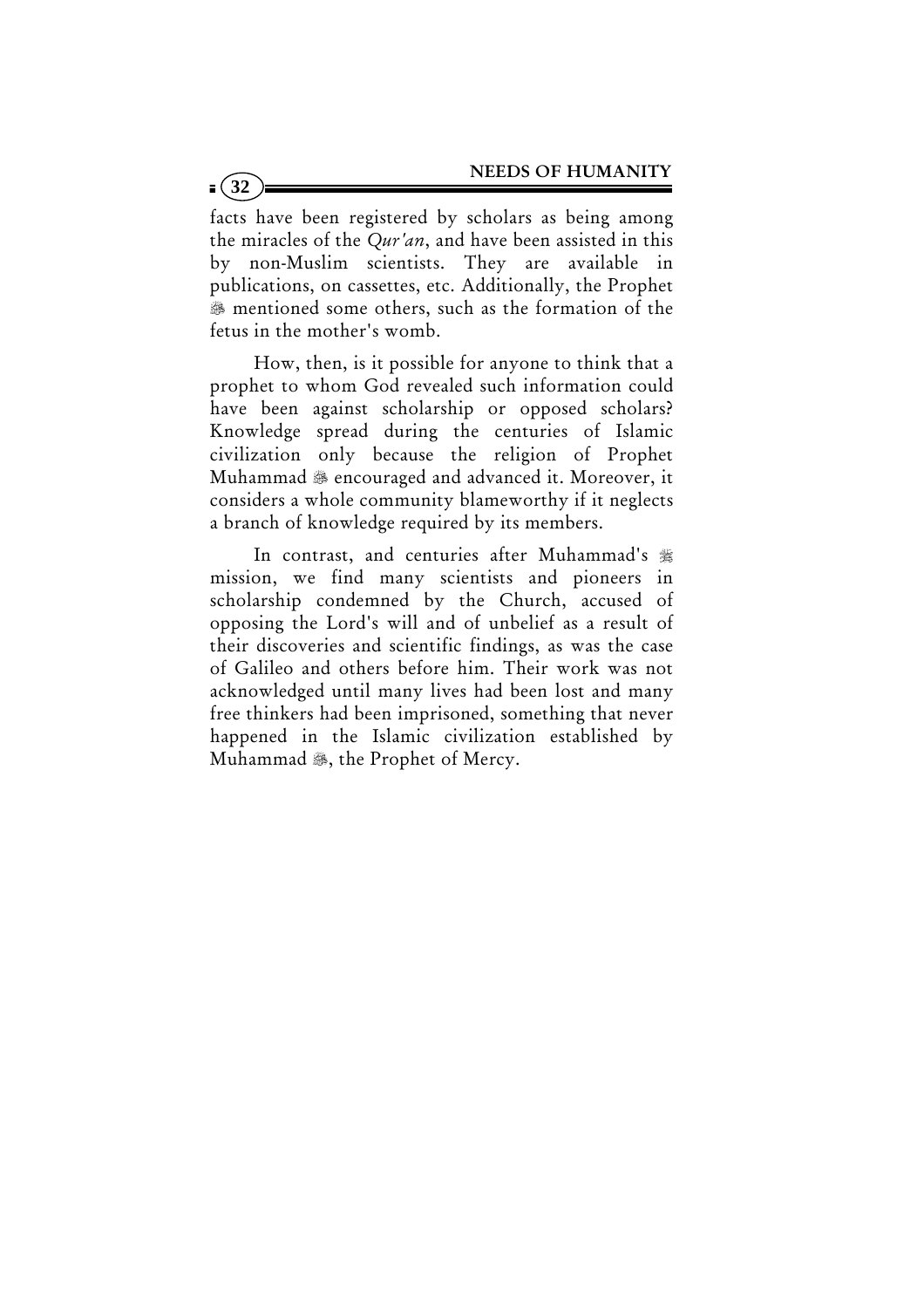# A Balance Between The Needs of the Soul and the Body

33

 Muhammad came with a revelation from Allah, presenting a religion compatible with human nature – one satisfying the needs of the soul as well as those of the body, and establishing a balance between worldly deeds and those done for the Hereafter. It is a religion which disciplines human instincts and desires without suppressing them completely as in some other cultures which became obsessed with ideals contrary to human nature, depriving religious men given to worship of such natural human rights as marriage and of such natural reactions as anger toward transgression, expecting them not even to defend themselves against aggressors. This led most members of those societies to reject religious teachings and become absorbed in the material world which caters only to their bodies while leaving their souls in a miserable state.

Indeed, the one who sent Muhammad 3 with the message of Islam is none other than Allah, the Creator of all people. He knows what is best for them and what is compatible with their natures, tendencies, abilities and needs. Human nature will not remain upright unless it is satisfied or appeased, and it will not remain upright when confronted with opposition. This nature, when perverted or corrupted, will damage and destabilize man's life on earth and cause incurable psychological and social diseases to appear. This is what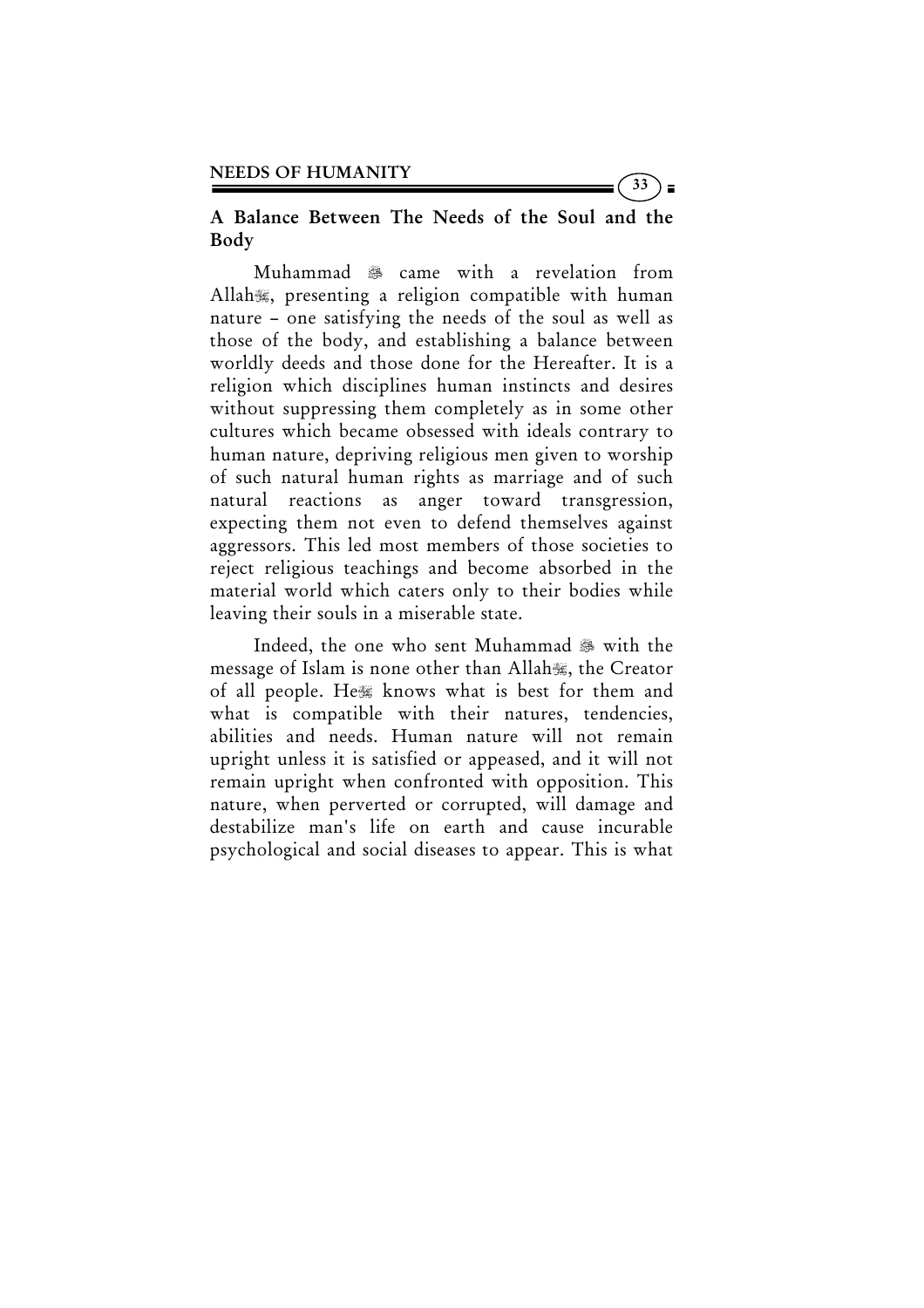has actually happened in many parts of the earth, in societies that promote such forms of opposition to sound and upright human nature as renouncing marriage, monastic abstention, homosexuality, seclusion from society, excessive materialism or pursuit of physical gratification without regard for spiritual needs and requirements.

**34**

 Anyone who contemplates the Islamic religious teachings conveyed from Allah through Prophet Muhammad  $\ast$  will notice a balance in the various aspects of human life: between the need of the physical body for food and drink, marriage and personal rights, the need of the soul for worship and moral purification and the need of the intellect for knowledge, research and discovery.

 Islam has set a comprehensive balance for all of these without exceeding limits in any aspect. And it confirmed this by prohibiting excess and immoderation just as it prohibited disregard and neglect. It orders moderation in all situations and its legislation was established for the realization of these aims. It clarifies limits which are not inconsistent with human nature and the role for which man was created: the service of Allah and development of the earth in beneficial ways. Islamic law permits everything that has potential benefit for mankind and prohibits everything harmful or detrimental to human life regarding one's mind, body and property.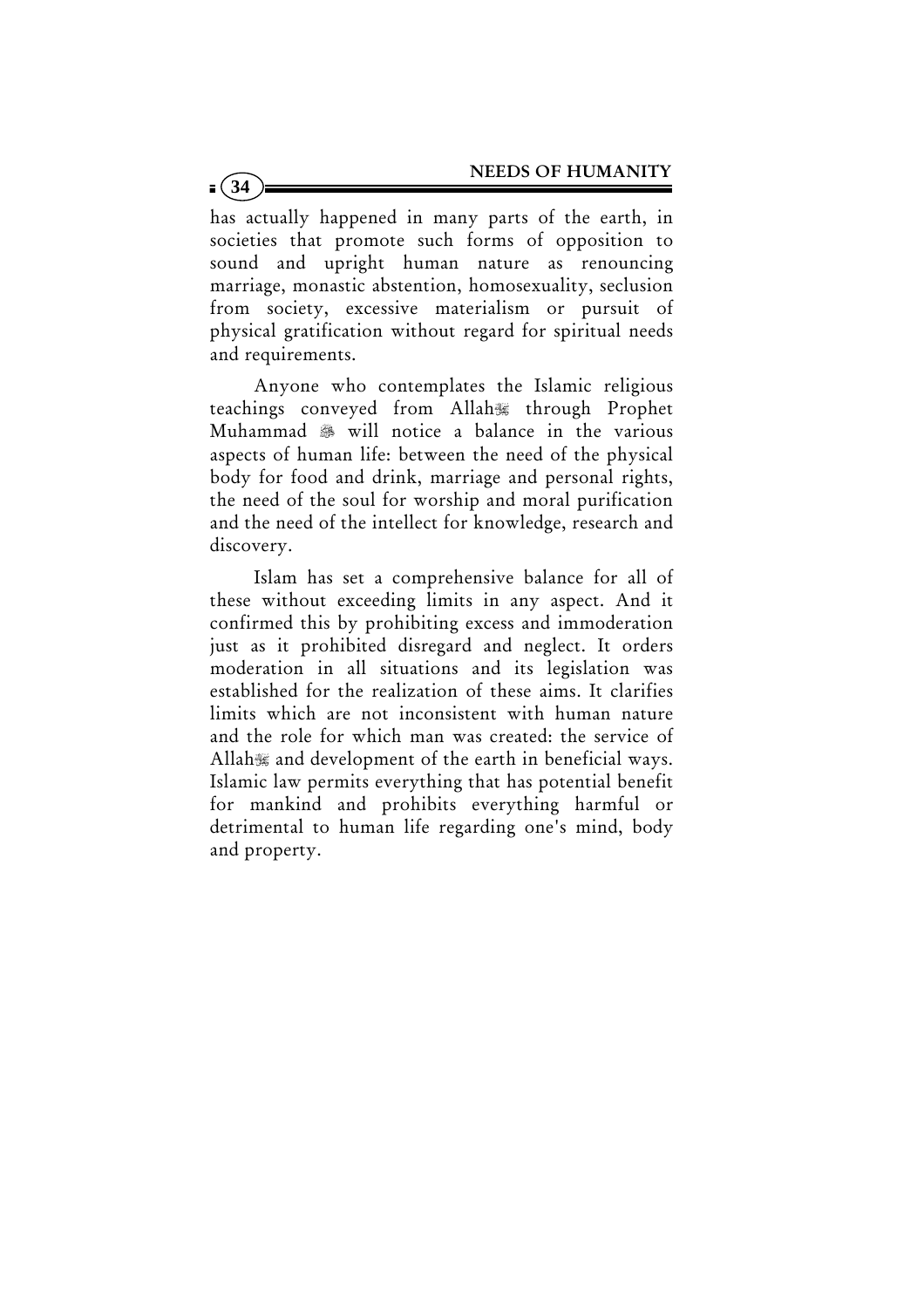The following are some of the significant verses revealed to Prophet Muhammad ...

Allah said:

*"And He subjected to you whatever is in the heavens and whatever is on the earth – all from Him. Indeed in that are signs for a people who give thought."* (45:13)

So Allah is did not create this universe to remain neglected without yield or for its inhabitants to be indifferent to it. The words "subjected to you" express the meanings of subjugation, facilitation and discovery in this universe in order to benefit from its elements and its wealth.

He also said:

*"Seek, through that which Allah has given you, the home of the Hereafter; but do not forget your share of the world. And do good as Allah has done good to you. And desire not corruption in the land. Indeed, Allah does not like corrupters."* (28:77)

And He described His righteous servants as:

*"Men whom neither commerce nor sale distracts from the remembrance of Allah and performance of prayer and giving of zakah."*38 (24:37)

 $38$  An annual expenditure for the benefit of the Islamic community required of those Muslims who have excess wealth.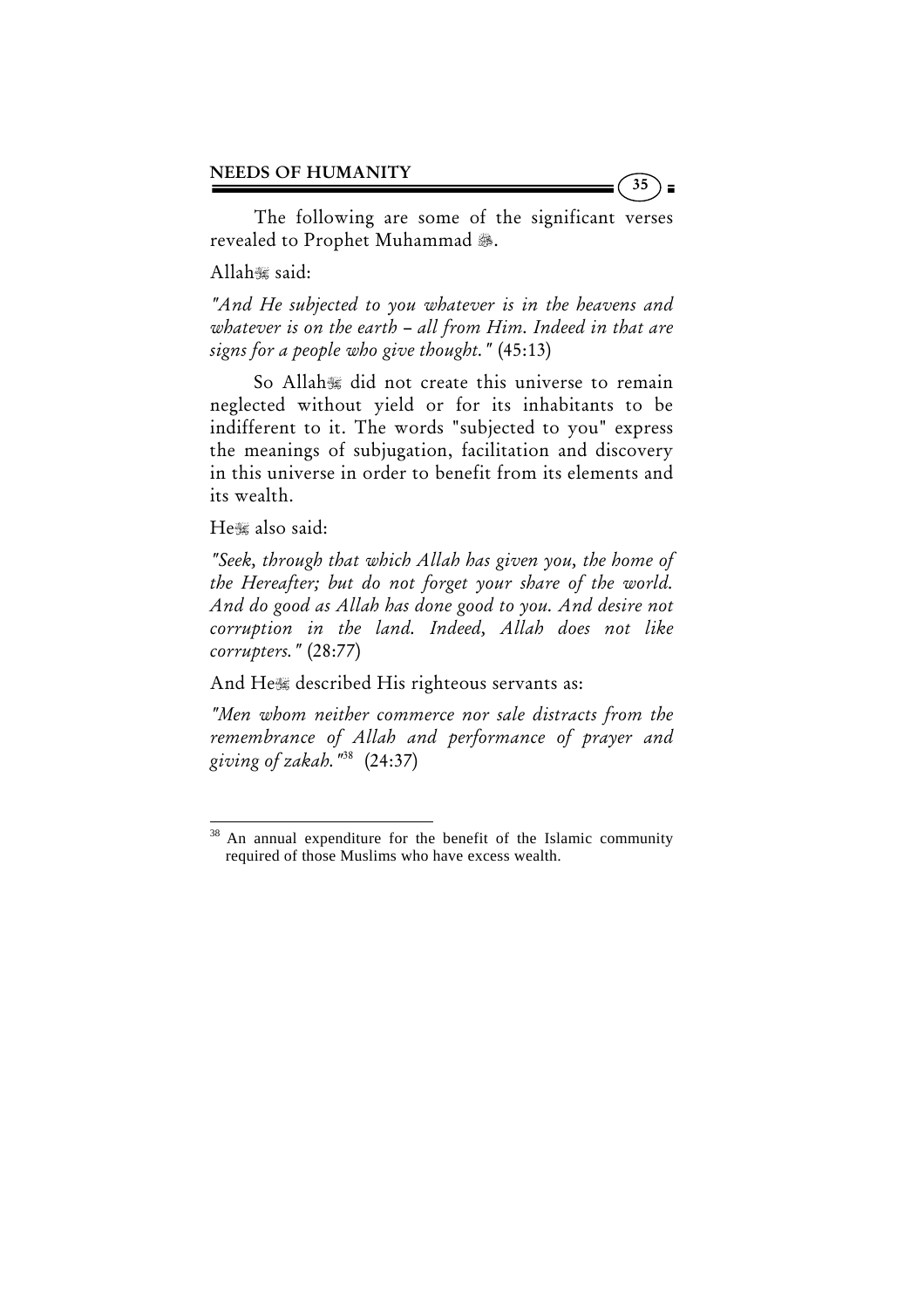Even when involved in business, they do not forget spiritual and moral duties due to fear of the account before Allah in the Hereafter. Imagine the conduct of these businessmen with this kind of belief and moral character, and how life in its every aspect would be among such people. History bears witness to the fact that the likes of these Muslim traders were the cause of Islam's spread into many vast and distant regions, like Indonesia and Sudan, without military conquest, contrary to the claims of those who fail to study history adequately.

Allah also said:

**36**

*"And We placed in the hearts of those who followed him [i.e., Jesus] compassion and mercy and monasticism, which they innovated; We did not prescribe it for them except [that they did so] seeking the approval of Allah. But they did not observe it with due observance."* (57:27)

But Muhammad , the Prophet of Islam, presented the most splendid examples and directives concerning the balance between spirituality and materialism. He would become extremely angry with those who opposed the inborn human nature and traditions of the prophets and messengers. Once, he heard that some people, out of keenness to worship Allah, had taken an oath to refrain from sleep, from marriage and from food and drink. His position toward them was strict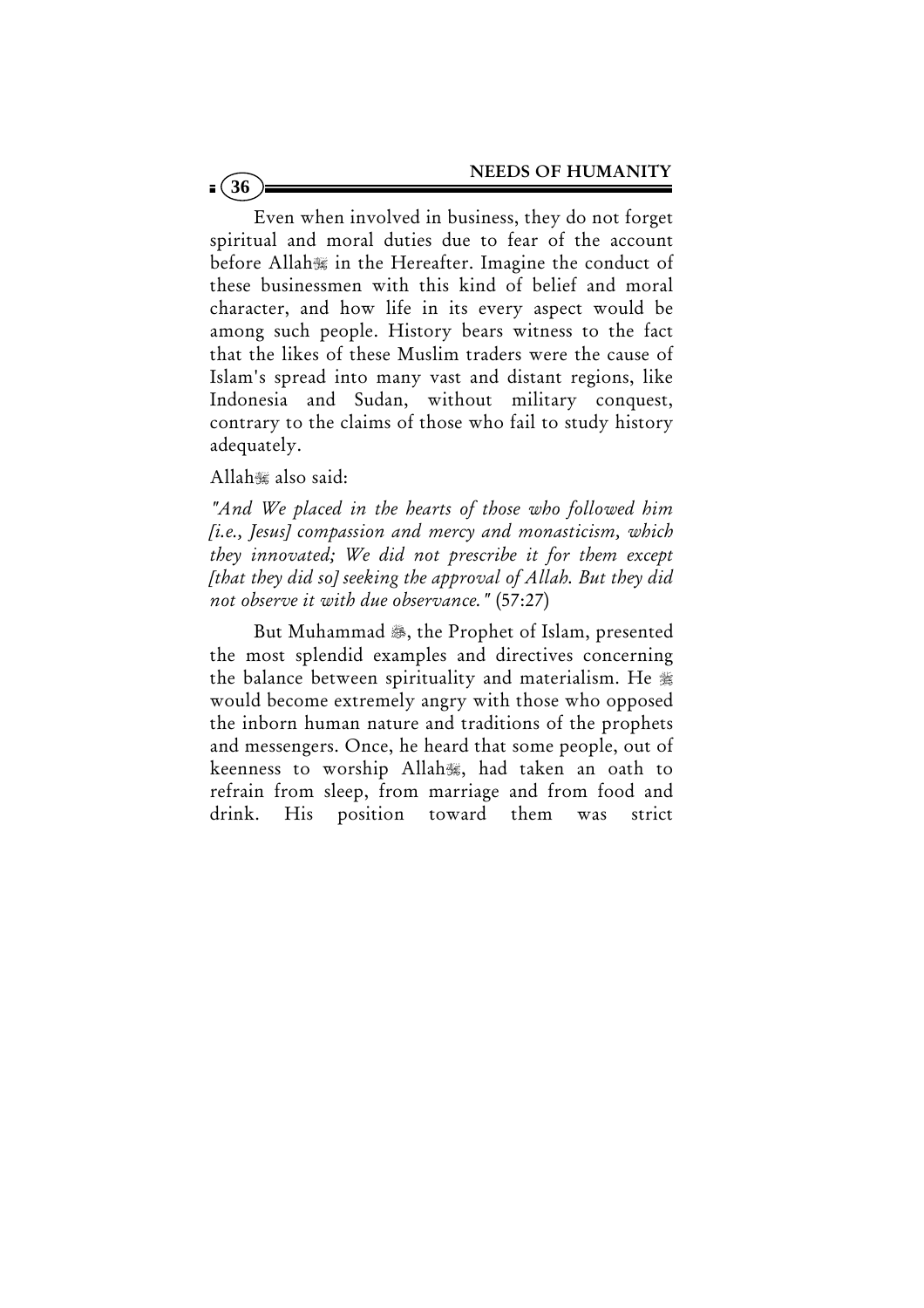determination to uphold the balance he had been charged to teach. *Anas bin Malik* reported:

"Three members of the Prophet's wives' families came asking about the worship of the Prophet  $\mathcal{L}$ , and when they were informed they seemed to consider it little, and said, 'How can we compare to the Prophet  $\mathscr B$  when Allah has forgiven his previous and future errors?' So one of them said, 'As for me, I will pray all the night.' Another said, 'As for me, I will fast every day and not break my fast.' The third said, 'As for me, I will avoid women and never marry.' When the Prophet & arrived he asked, 'Are you the ones who said so and so? I swear, I am the most conscious and fearing of Allah among you, but I fast and break my fast, I pray and sleep, and I marry women. And whoever refuses my *Sunnah* (instruction and example) is not of me."39

He  $*$  also encouraged work and affirmed that it is the best source of income. He \* said,

*"No one has eaten better food than that earned by the work of his own hands, and Allah's prophet, David (peace be upon him) used to eat from the work of his hands."*40

<sup>39</sup> Narrated by *al-Bukhari* and *Muslim*. 40 Narrated by *al-Bukhari*.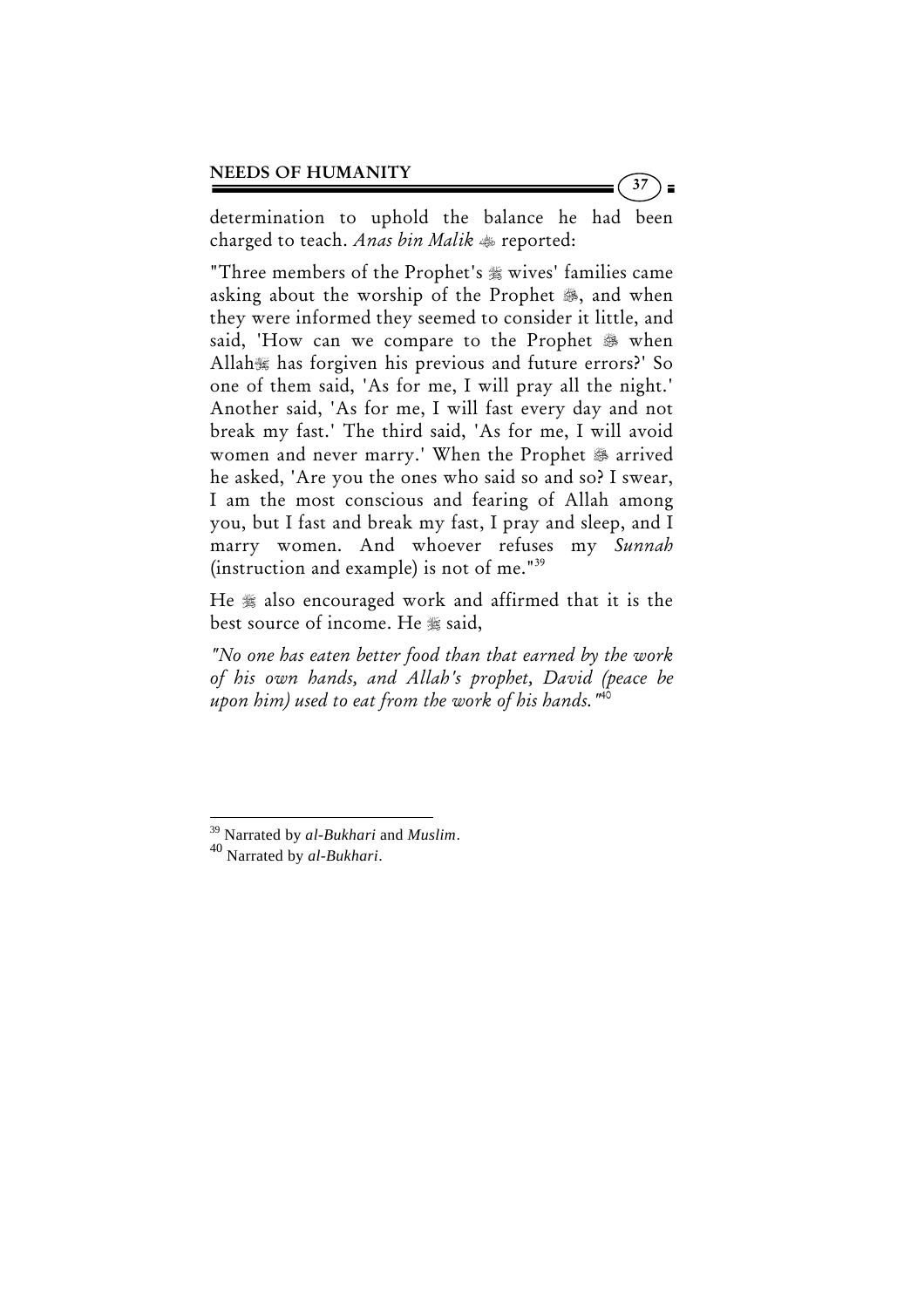#### The Brotherhood of All Human Beings

**38**

Muhammad 38 presented to the world a perfect model of brotherhood among human beings. He  $*$ taught that no race is superior to another, for all are equal in origin and equal in their responsibilities and rights. One's degree of faith and piety is the only criterion for preference. His companions were given equal opportunities to belong to and serve the religion. Among them were *Suhayb*  $\clubsuit$ , a Byzantine, *Bilal*  $\spadesuit$ , an Abyssinian, and *Salman*  $\ast$ , a Persian, all working side by side with their brothers among the Arabs.

Muhammad & lived in a society dominated by class discrimination based on wealth, ethnicity and race. This was not particular to the Arabian Peninsula, but was the general condition of the world at large at that time. Hence, we can perceive the immense transition that Muhammad & effected among the Arabs and other inhabitants of the earth through the revelation he conveyed from his Lord. It called for brotherhood and equality among human beings and made clear that what distinguishes one person from another is none but righteousness, morality, benefit and good deeds; and that one's appearance, color or race has no role in this preference.

 The Arabs used to enslave those born free either by the sword in battle or by deception and betrayal. The slave was considered to be no more than a possession with which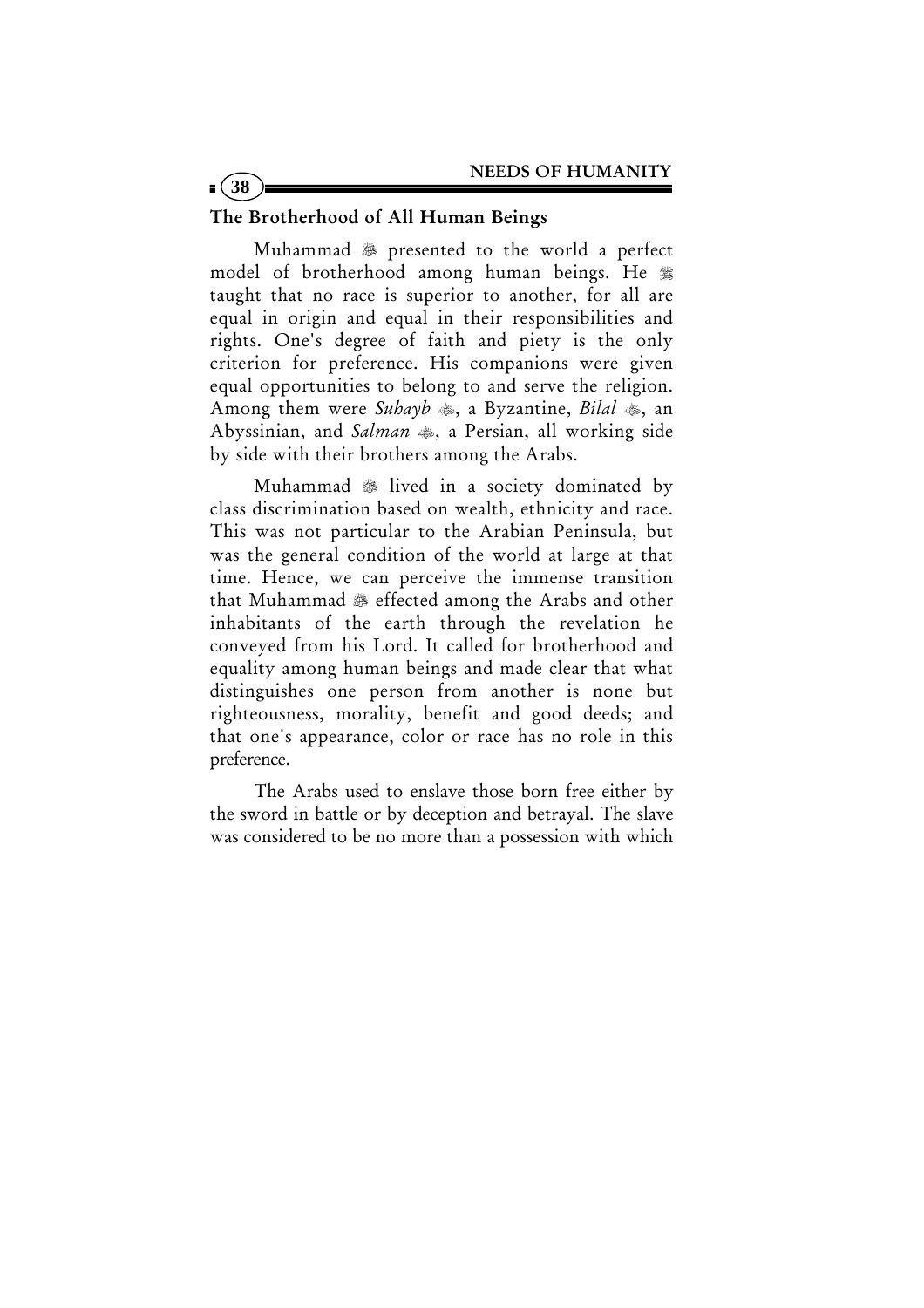the owner could do as he pleased. If he decided to kill him, he would not be blamed or criticized for it, and female slaves were forced to practice prostitution to increase the owner's income. Slaves were driven like cattle to hard labor while no objection was ever raised by them since they knew that this was the law and the normal course of life.

 Transition was effected in that culture by Muhammad through revelation from Allah when he declared openly and decisively that the then prevalent system of discrimination was annulled. Allah revealed the following in this regard:

*"O mankind, indeed We have created you from male and female and made you peoples and tribes that you may know one another. Indeed, the most noble of you in the sight of Allah is the most righteous of you. Indeed, Allah is Knowing and Acquainted.*" (49:13)

And He affirmed a single origin for all of mankind in many verses of the noble *Qur'an*, such as:

*"Certainly did We create man from an extract of clay"* (23:12)

and:

*"It is He who created you from clay and then decreed a term [of life] and a specified time [for resurrection] to Him; then you are [still] in dispute."* (6:2)

39 ) ≡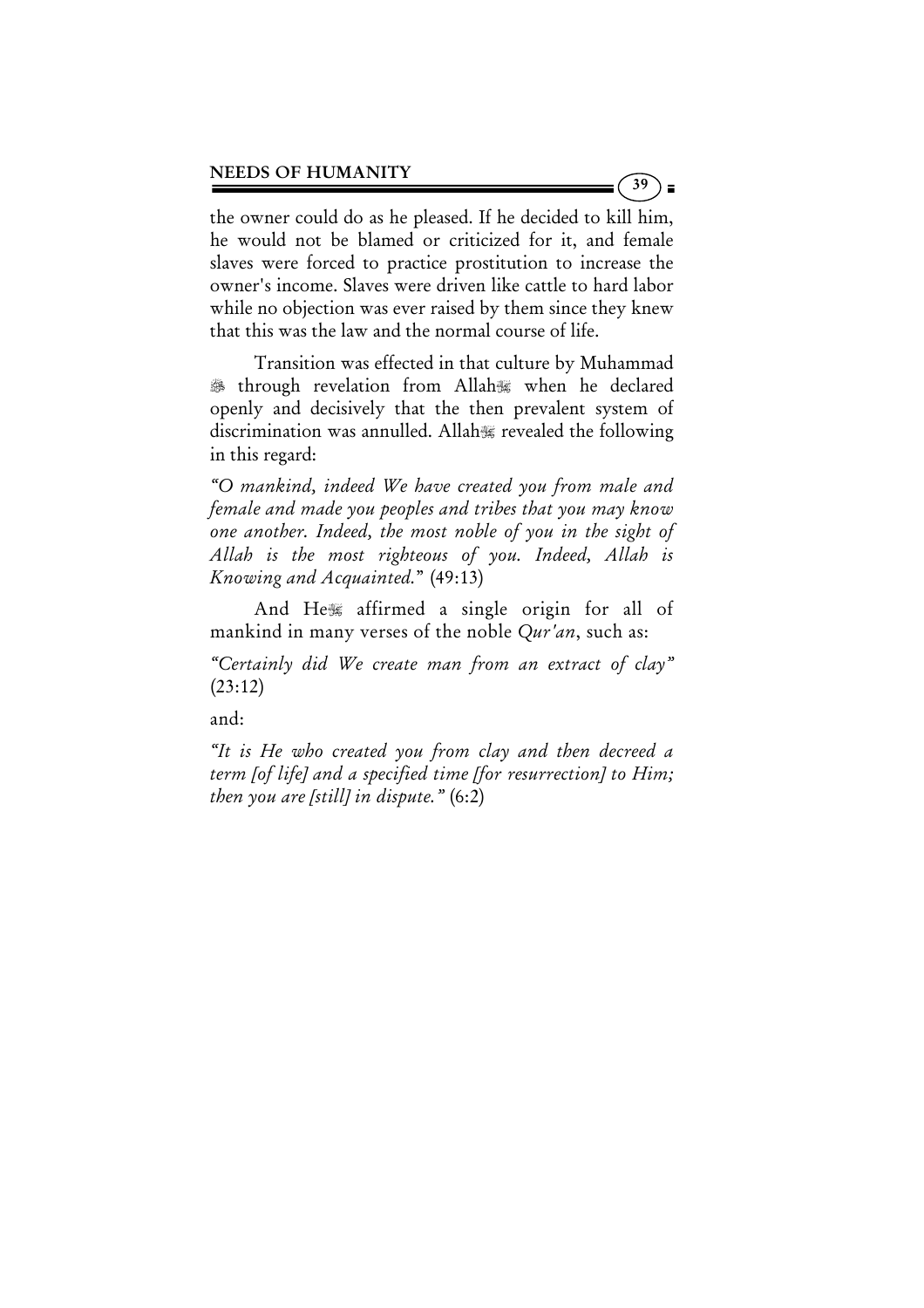The final Prophet & declared,

*"O mankind, unquestionably your Lord is one and your common ancestor is one. There is no superiority for an Arab over a non-Arab or for a non-Arab over an Arab; neither is there for a white over a black nor for a black over a white, except by righteousness."*41

And he & said,

 $=(40)$ 

*"People are the children of Adam, and Adam was [created] from dust."*<sup>42</sup>

<sup>41</sup> Narrated by *Ahmad*. 42 Narrated by *at-Tirmidhi*.